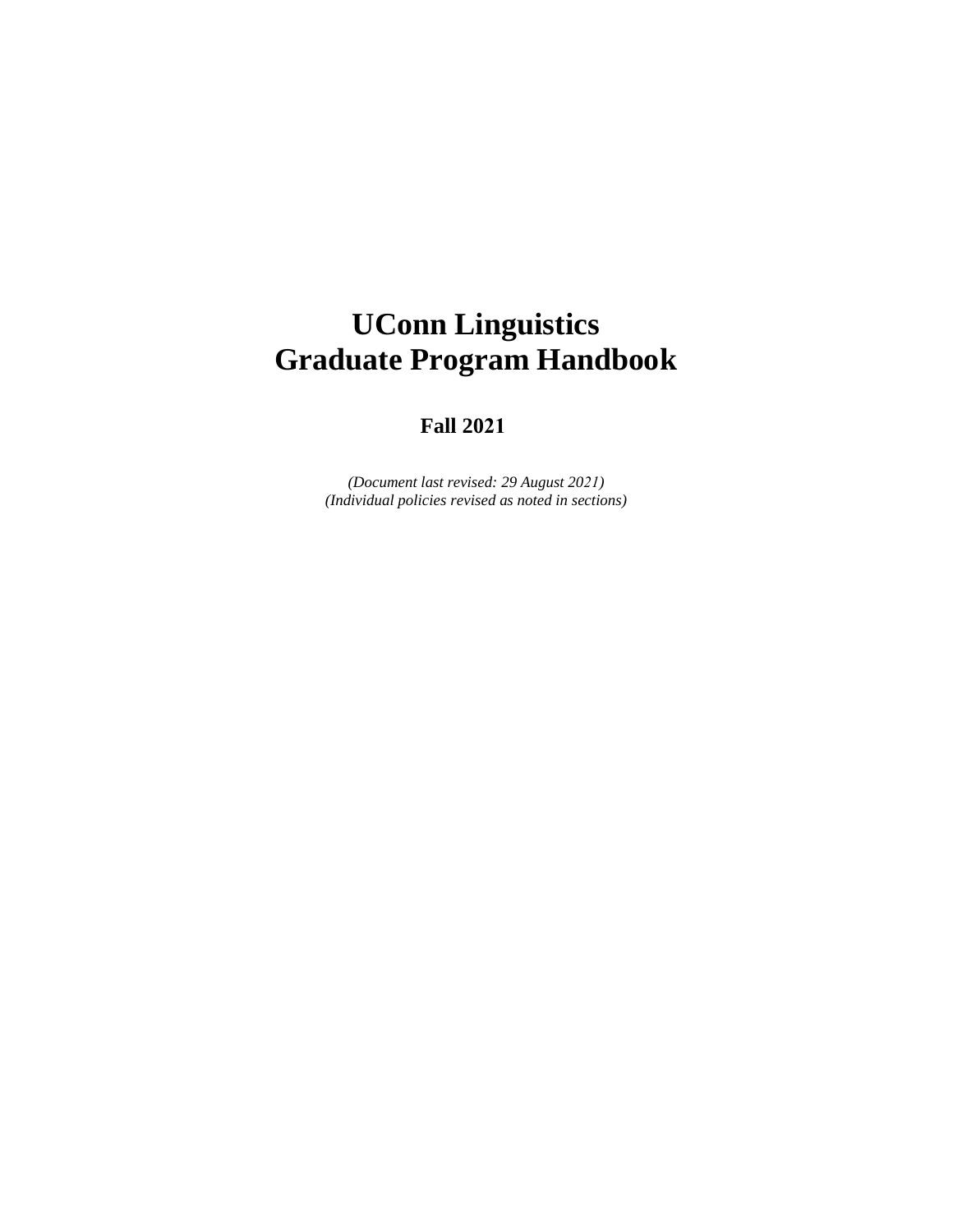## **Contents:**

|                           | <b>Important Deadlines (2021-2022)</b>                                                                                                                               | $\boldsymbol{2}$                 |
|---------------------------|----------------------------------------------------------------------------------------------------------------------------------------------------------------------|----------------------------------|
| 1.                        | <b>Ph.D. Program Requirements - Overview</b>                                                                                                                         | 3                                |
| 2.<br>2.1                 | <b>Advisory System</b><br>Forms                                                                                                                                      | $\mathbf{3}$<br>$\overline{4}$   |
| 3.<br>3.1<br>3.2<br>3.4   | <b>Course Requirements</b><br>Forms<br>General Policies on use of LING 6799<br><b>Course Sequence Illustration</b>                                                   | 4<br>5<br>6<br>7                 |
| 4.                        | <b>Special Notes for Experimental Work</b>                                                                                                                           | 8                                |
| 5.<br>5.1<br>5.2<br>5.3   | <b>General Examination Papers</b><br>Note re: M.A. Degree<br>Note on Deadlines for Continued Support<br>Notes for advisors and overseers                             | 9 <sup>°</sup><br>10<br>12<br>13 |
| 6.                        | <b>On "Leave of Absence"</b>                                                                                                                                         |                                  |
| 7.<br>7.1                 | <b>Dissertation Prospectus</b><br><b>Description of Prospectus</b>                                                                                                   | 13<br>15                         |
| 8.                        | <b>Dissertation and Defense</b>                                                                                                                                      | 16                               |
| 10.<br>10.1<br>9.2<br>9.3 | <b>Graduate Assistantships and Other Funding</b><br><b>External Fellowships</b><br><b>Graduate Assistantships</b><br><b>Graduate Assistants Employability Policy</b> | 19<br>19<br>16<br>20             |
| 11.                       | <b>Appendix</b><br>Course requirements for students entering in prior years                                                                                          | 17                               |
| 12.                       | <b>Checklist for Students</b>                                                                                                                                        | 21                               |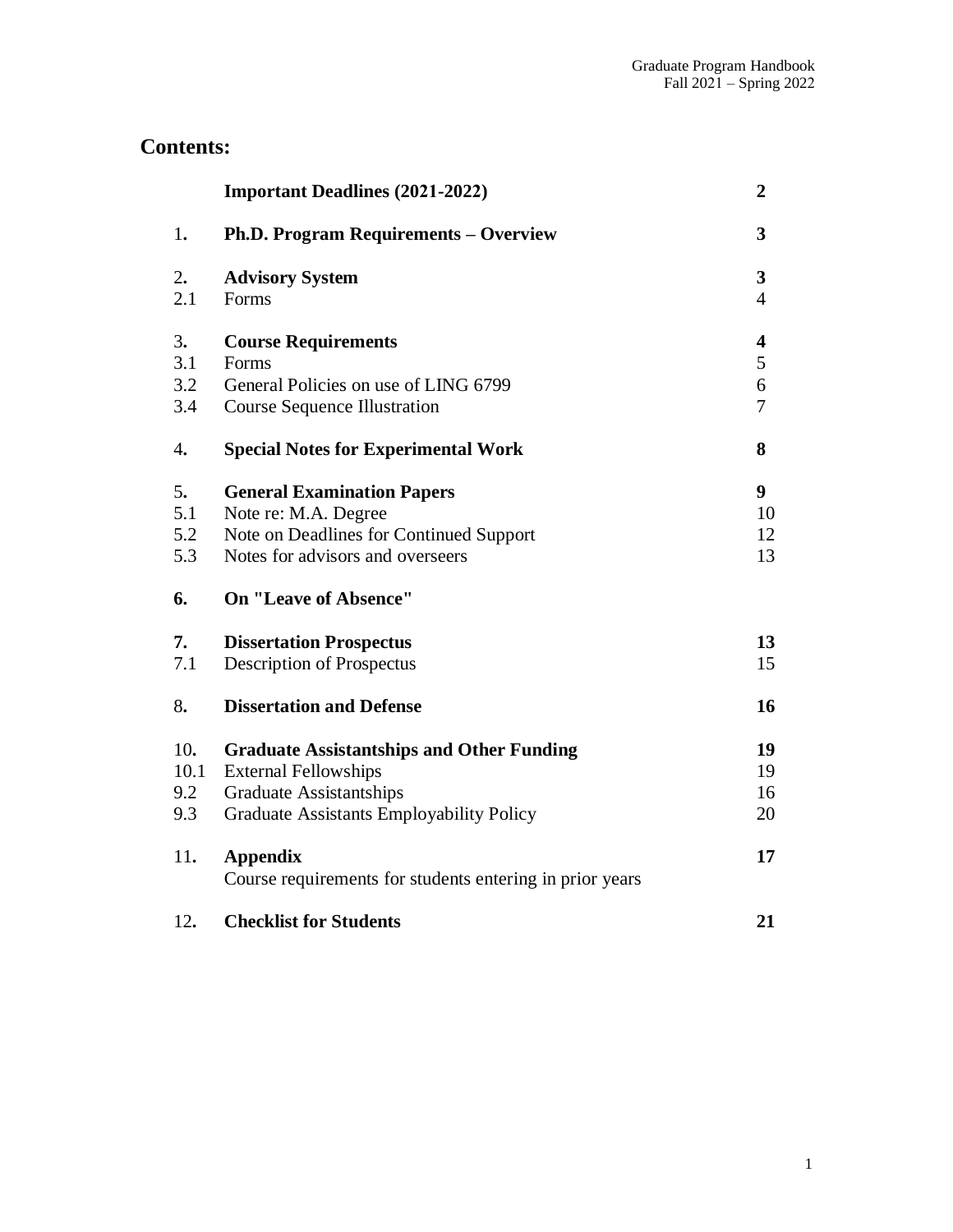# **Important Deadlines (2021-2022)**

### **First Year**

| End of Spring<br>associate          | 1 May 2022  | Choose Pre-Generals major advisor and<br>advisor<br>Submit Plan of Study                                                                                                                                                                                                                                                                                      |
|-------------------------------------|-------------|---------------------------------------------------------------------------------------------------------------------------------------------------------------------------------------------------------------------------------------------------------------------------------------------------------------------------------------------------------------|
| <b>Second Year</b><br>Fall          |             |                                                                                                                                                                                                                                                                                                                                                               |
| End of Fall                         | 15 Dec 2021 | Choose and meet with the overseer of the $1st$ general<br>examination paper                                                                                                                                                                                                                                                                                   |
| Spring                              |             |                                                                                                                                                                                                                                                                                                                                                               |
| Mid January                         | 15 Jan 2022 | Proposal for $1st$ general examination paper due (2 pages)                                                                                                                                                                                                                                                                                                    |
| <b>End of Classes</b>               | 1 May 2022  | Choose and meet with the overseer of the $2nd$ general<br>examination paper<br>DEADLINE to meet the University's eligibility<br>requirements for classroom teaching. Students who miss<br>this deadline will be ineligible for any of the fall GA-<br>ships assigned in April/May/June. For more information,<br>see the following website: (English Policy). |
| End of May                          |             | 31 May 2022 Proposal for $2nd$ general examination paper due (2 pages)                                                                                                                                                                                                                                                                                        |
| <b>Third Year</b><br>Fall           |             |                                                                                                                                                                                                                                                                                                                                                               |
|                                     | 1 Oct 2021  | 1 <sup>st</sup> general examination paper due                                                                                                                                                                                                                                                                                                                 |
| <b>Spring</b>                       | 1 Mar 2022  | $2nd$ general examination paper due                                                                                                                                                                                                                                                                                                                           |
| <b>Fourth Year</b><br>End of Spring |             | Dissertation prospectus due<br>[see below on deadlines for approval process]                                                                                                                                                                                                                                                                                  |

See notes on Time Limits for completion of the Ph.D. Degree in the 2021-2022 Graduate Catalogue (p. 25).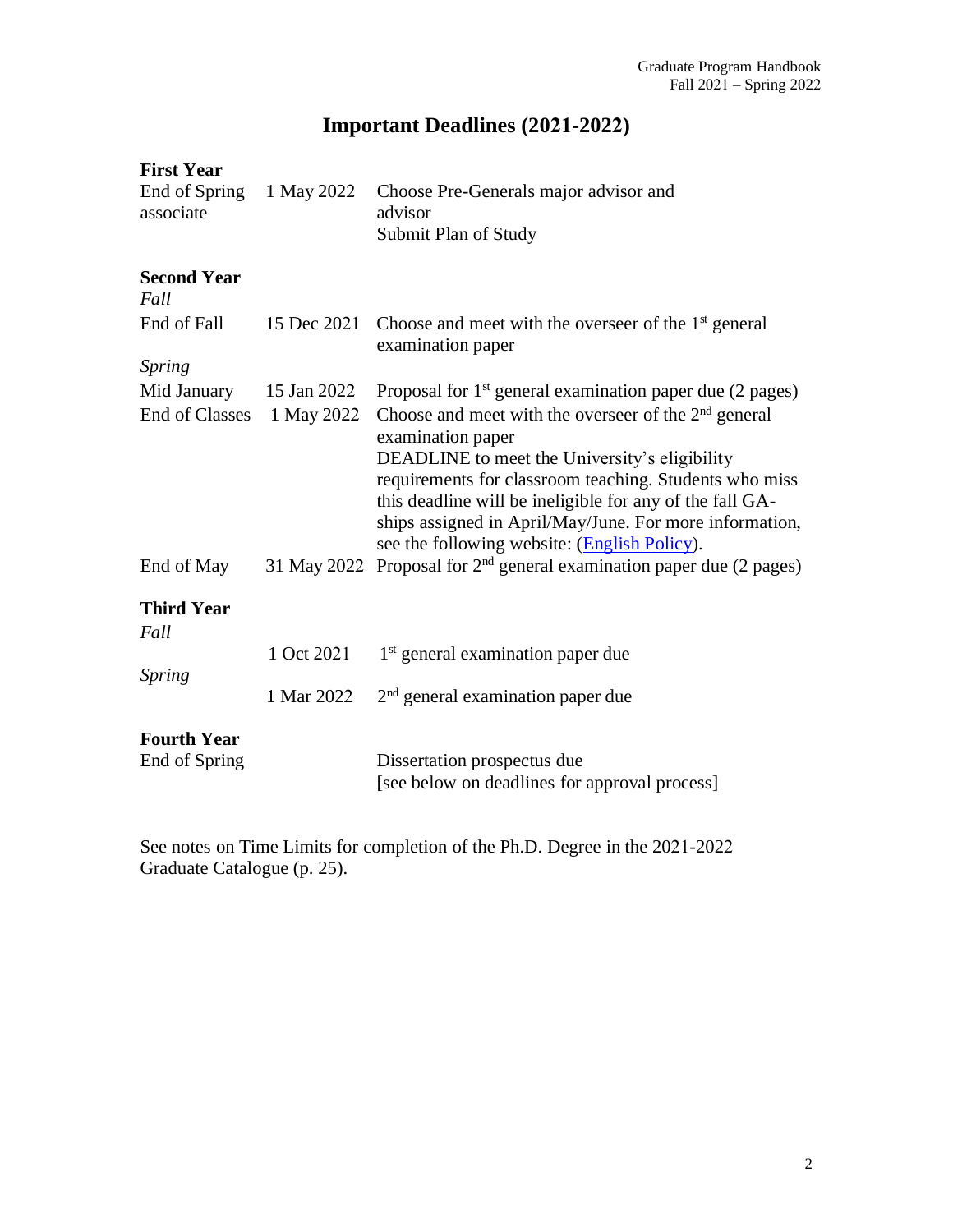### **1. PH.D. PROGRAM REQUIREMENTS - OVERVIEW**

The Ph.D. program consists of the following components:

Coursework General Examination (Two Papers with Oral Examinations) Dissertation Prospectus Dissertation and Final Examination (Defense)

Student progress is monitored by an advisory committee, selected by the student.

Most students in the department also hold Graduate Assistantships, either Teaching Assistantships or Research Assistantships or both. For policies, see section 10.3.

### **2. ADVISORY SYSTEM**

**Deadlines:** Choose Pre-Generals major and associate advisors - End of first year Choose Dissertation major and associate advisors – After successful completion of General Examination

A notable feature of our program is the extent to which we encourage our students to engage in original research from the earliest stages of their education. The advisory system and the general examination are particularly geared toward helping students to develop their research skills and realize their scholarly ambitions.

Each year a single faculty member is designated as the first year advisor. This first year advisor assists all entering students in the planning of the first year program. This advising relationship expires in April of the student's first year. By the end of the first year of study, the student will select a major advisor, and in consultation with that advisor, will choose at least two associate advisors to constitute the student's (pre-Generals) advisory committee, and complete a Plan of Study. This advisory committee helps students during the first years of their Ph.D. program through the completion of the General Examination.

This first advisory committee expires after successful completion of the General Examination (both papers filed). At that time, as students prepare the prospectus, they designate a (dissertation) advisory committee. This may be the same as the major advisor and committee they worked with up to this point, but need not be, and should be declared (via a change in Plan of Study form, if needed) in conjunction with preparing the prospectus.

Students are reminded that (in addition to the above) they have the option of changing major advisor and/or committee members at any time, as their interests change.

(Revised May 2016)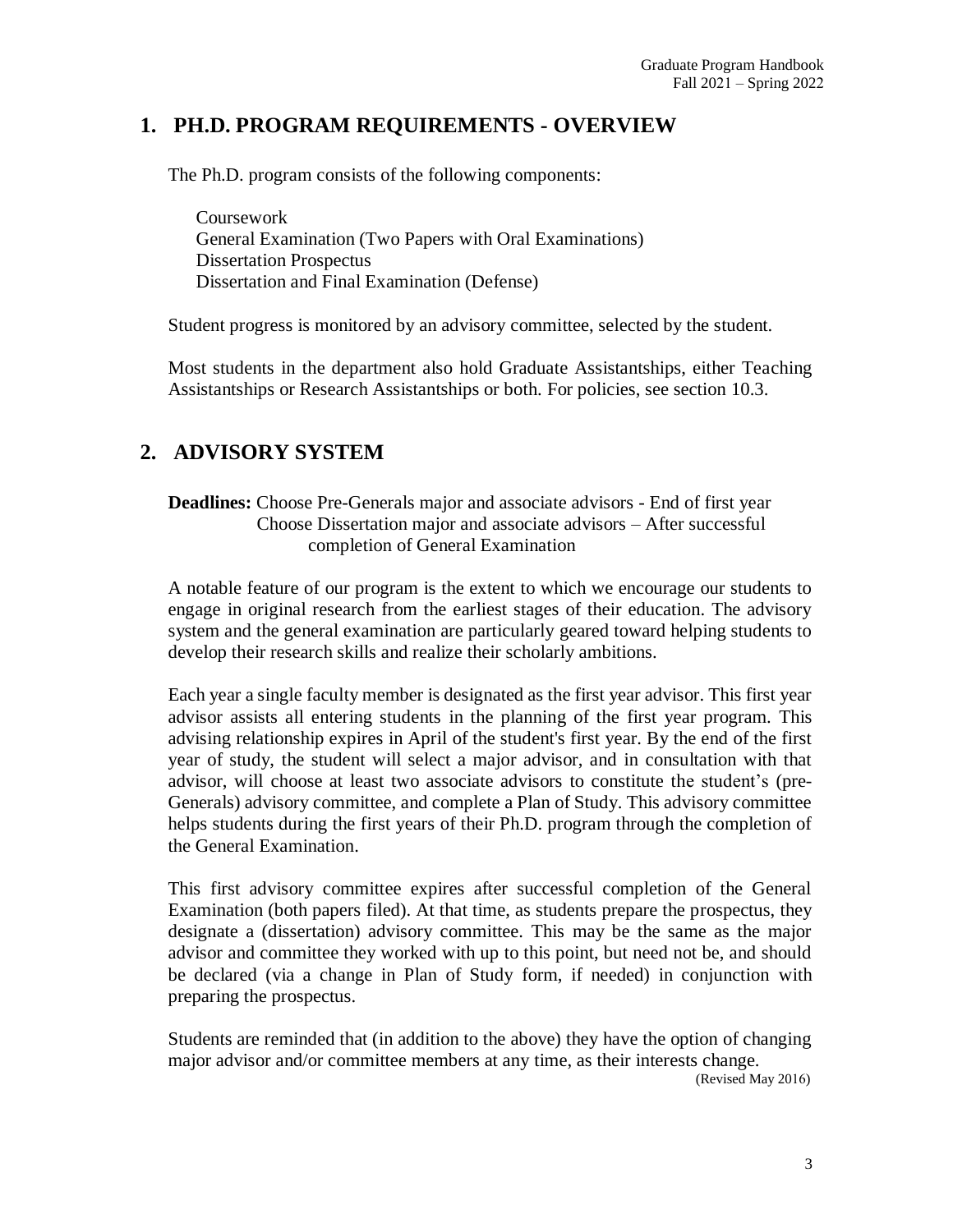### **2.1.Forms**

Graduate School forms – http://grad.uconn.edu/current-students/forms/

- Plan of Study
- Request for Changes in the Plan of Study
- Change of Major Advisor
- Note: To record a change, the major advisor may send a memo to the Grad School, or submit a Changes in the Plan of Study form.

### **3. COURSE REQUIREMENTS**

**Deadlines:** Plan of Study - End of first year (May)

For students entering Fall 2021, the following courses are required:

| <b>Core Courses:</b> |                                |
|----------------------|--------------------------------|
| 18 credits           |                                |
| a. All of:           | 5110 The Acquisition of Syntax |
|                      | 5310 Phonology I               |
|                      | 5410 Semantics I               |
|                      | 5510 Syntax I                  |
| b. At least two of:  | 5120 Readings and Research in  |
|                      | Acquisition                    |
|                      | 5320 Phonology II              |
|                      | 5420 Semantics II              |
|                      | 5520 Syntax II                 |
|                      | 6210 Morphology                |
| Electives:           |                                |
| 22 credits           |                                |

At most 6 credits of LING 6799 "Examination of…" (see section 3.3 for policy on LING 6799 and Audit)

Total: **40** credits

Students are expected to take at least 3 courses per semester in the first year. <sup>1</sup>

In their first year, students are expected to take at least 3 of the 5X10 courses (in a. above) in the fall, and to complete the two-semester sequence in at least two areas. All core course requirements should be completed by the end of the second year.

<sup>1</sup> For students entering without an MA (or equivalent) note that 24 credits of graduate study are required to obtain a "Level II" stipend.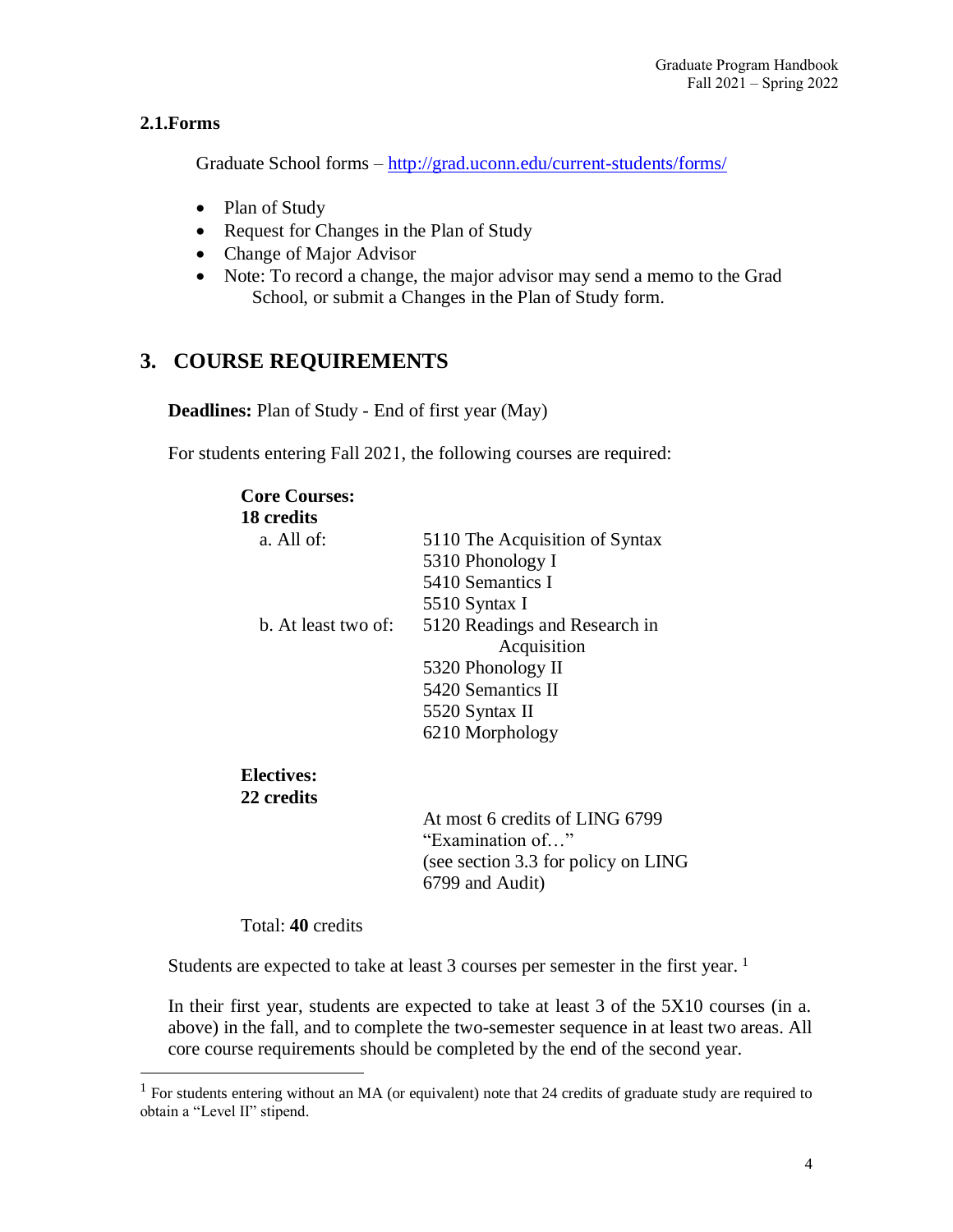The combination of Syntax I or Phonology I and Morphology may constitute a twosemester sequence, but no course may count towards two separate sequences for an individual student.

### IMPORTANT NOTES ON COURSE REQUIREMENTS

All students are required to register for a total of 15 credits of GRAD 6950 – Dissertation Research. These credits do not count towards departmental course credit requirements; however, **they must be included in the Plan of Study.** It is strongly recommended that students register for these credits as early as possible (e.g., starting from the third year).

Students proposing an **experimental study** for either general examination (see below) must take **an appropriate methods course, such as** Linguistics 6110 (Methods in Acquisition) or 6610 (Methods in Experimental Syntax). The major advisor will determine which course the student should take and when. This course counts towards the 22 credits of electives.

Many courses at the 6000 level may be repeated for credit; check with department if unsure.

- **Note: Students holding a Graduate Assistantship must register for 6 or more credits / semester (GRAD 6950 counts towards this requirement).**
- **Note to International Students: Students holding an F1 or J1 visa need to meet minimum credit requirements each semester to qualify as full-time students. The basic requirement is currently 6 credits per semester with a Graduate Assistantship or 9 credits without, although limited exceptions apply. Consult with the Graduate Program Director routinely to ensure you have sufficient course credits in your plan of study.**

(Requirements last revision: 15 April 2014)

### **3.1.Forms**

Graduate School forms – http://grad.uconn.edu/current-students/forms/

- Plan of Study
- Request for Changes in the Plan of Study

If any changes/corrections are made to the Plan of Study after the end of the first year (and after initial submission to the Graduate School), the student must submit to the Graduate School a corrected Plan of Study by the time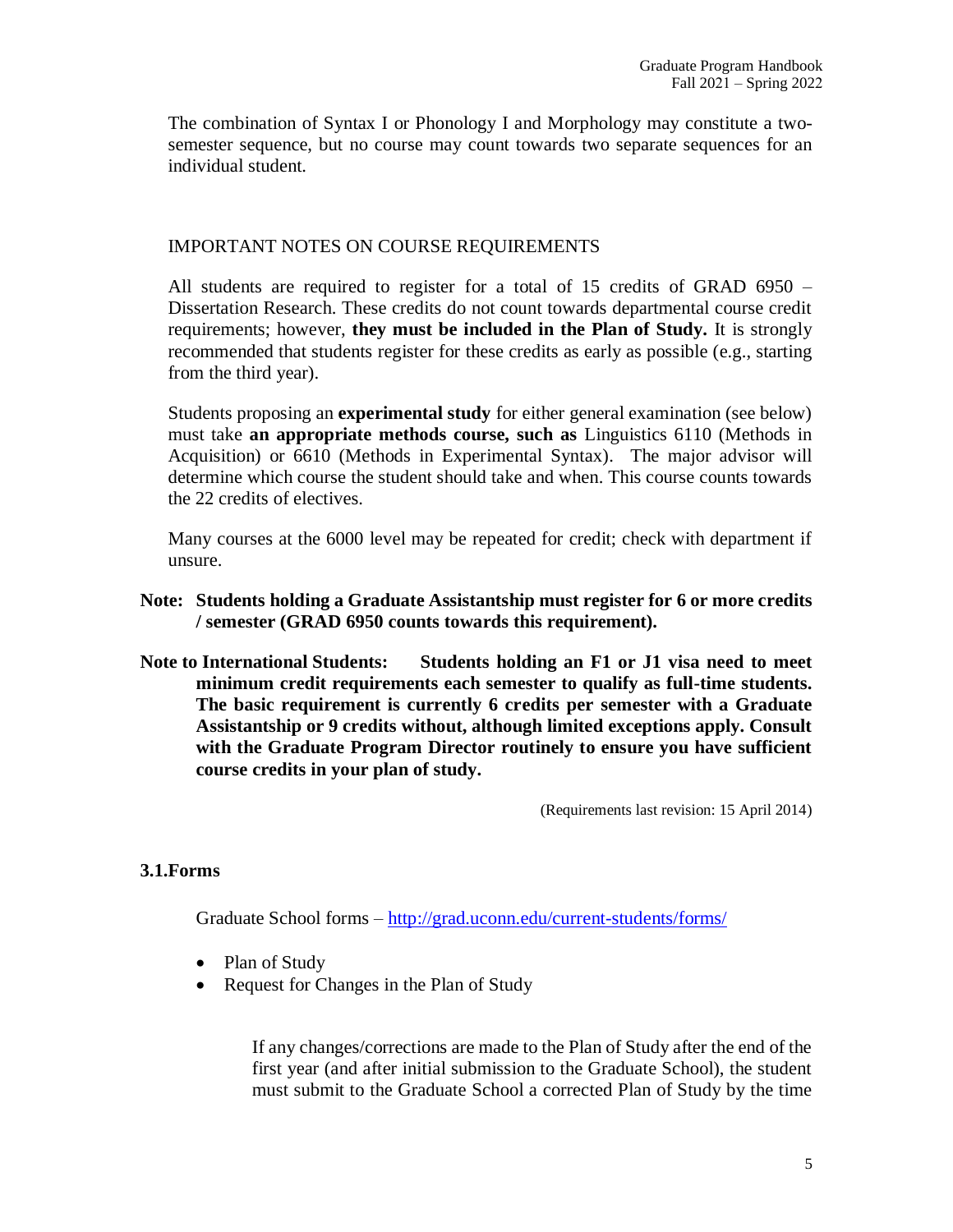he or she completes the required coursework.

(revised August 2011)

### **3.2.General Policies on use of LING 6799**

- (1) LING 6799 (*Investigation of Special Topics*) is our course number for independent study at the graduate level. When registering for LING 6799, the student can give it a more specific title to reflect the topic of study. This is accomplished by submitting an 'Independent Study Authorization' form, available from the Graduate School website. The card requires signatures from the instructor and department head, and then needs to be delivered to the Graduate School for processing. (The Graduate School will register the student for LING 6799; there is no need to register for this course through the PeopleSoft system.)
- (2) Up to 6 credits of LING 6799 can be included in a student's Plan of Study and applied to the Department's course-credit requirement for the Ph.D. When LING 6799 is used in this way, it should be given a title that includes the word EXAMINATION (e.g. 'Examination of complementizer systems').
- (3) Any number of additional credits for LING 6799, not counted towards the Ph.D. course-credit requirement, is permitted. In particular, when a student holds regular meetings with a supervisor, he or she should register for one credit of LING 6799 for each hour of weekly meeting time.
- (4) When the student is auditing a course, the University's registration status of 'Audit' is the preferred option, but students should **not** register as auditors if they wish to take the same course for credit later. Instead, they should consult with the instructor and register for 1 to 3 credits of LING 6799, depending on the amount of regular coursework that they will be completing.
- (5) The Office of the Registrar imposes a limit on the number of times a student can register for LING 6799, but this limit can be raised. In the event of a problem, the student should contact the Director of Graduate Studies.
	- **Note:** Although it is possible to register for LING 6799 on PeopleSoft, in order to have the title properly noted in the system (needed to count towards credit requirement), there is still a paper form that needs to be filled out – available from the main office.

#### **3.3. Ling 6899**

A course taken at another university can be counted as a regular course for purposes of the Ph.D. requirements. The course number to be used in this case is LING 6899, Directed Research in Linguistics.

(Policy updated: November 2010)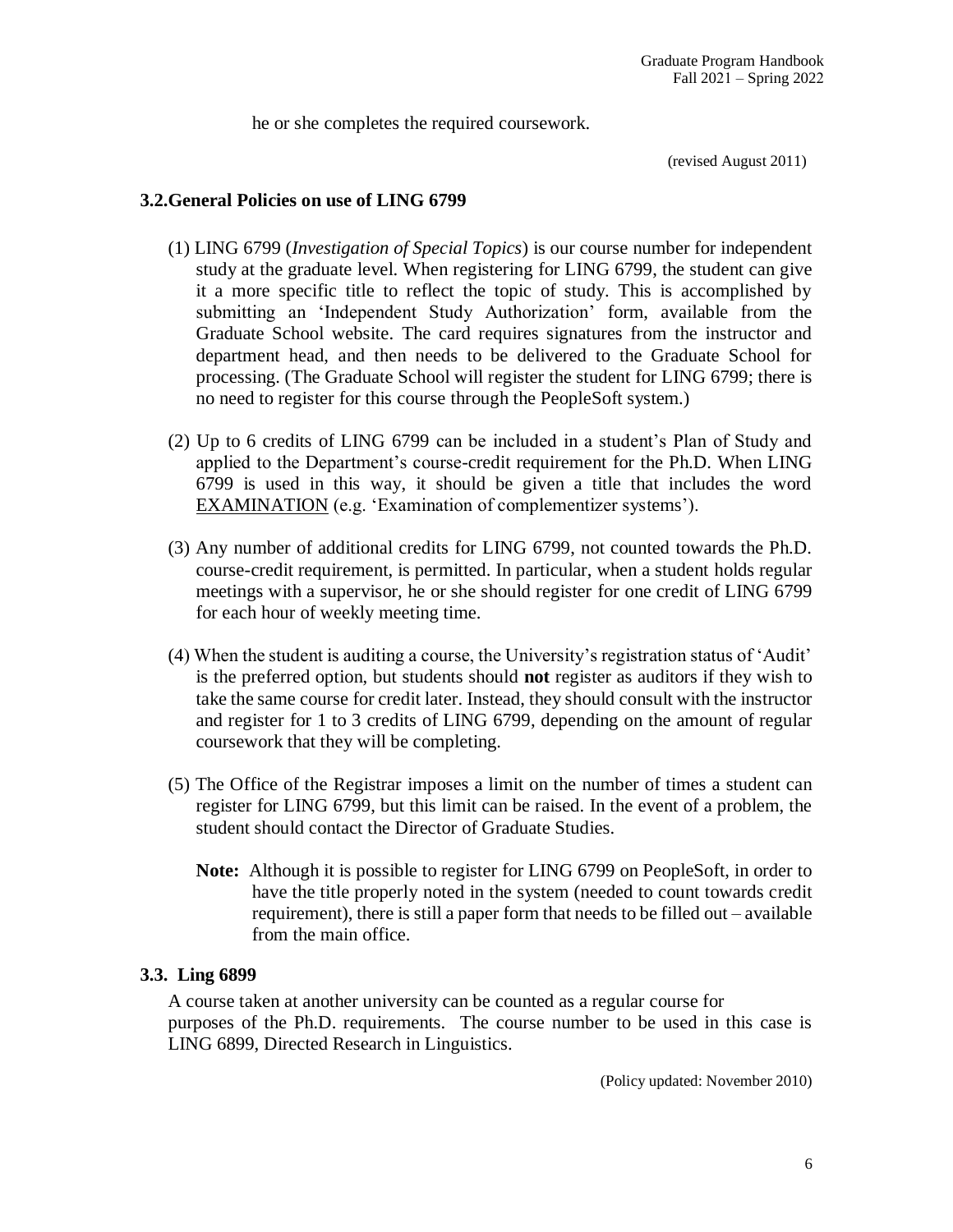### **3.4.Course Sequence Illustrations**

A typical course package (for a student entering in 2019) might follow one of the sequences below (these are illustrations; individual plans may vary): courses are 3 credits except as noted; required courses in boldface

| Example 1 |                            |                              |         |
|-----------|----------------------------|------------------------------|---------|
|           | Fall                       | Spring                       | Credits |
| Year 1    | 5110 The Acquis. of Syntax | 5120 R&R Acquisition         | 24      |
|           | 5310 Phonology I           | 5320 Phonology II            |         |
|           | 5410 Semantics I           | 5420 Semantics II            |         |
|           | 5510 Syntax I              | 5520 Syntax II               |         |
| Year 2    | 6510 R&R Syntax            | 6420 Topics in Semantics     | $+12$   |
|           | 6530 Comparative Syntax    | 6050 Field Methods           | $=36$   |
|           |                            | work on $1st$ generals paper |         |
| Year 3    | 6310 Problems in Phonology | 6020 Prof. Method (1 cr.)    | $+7$    |
|           |                            | 6520 Problems in Syntax      | $=43$   |
|           | GRAD 6950 (3 cr.)          | complete $2nd$ generals      |         |
|           |                            | GRAD 6950 (3 cr.)            |         |
| Year 4    | GRAD 6950 (6 cr.)          | GRAD 6950 (6 cr.)            |         |
| Year 5    | <b>GRAD 6950</b>           | <b>GRAD 6950</b>             |         |

| Example 2 |                            |                                       |         |
|-----------|----------------------------|---------------------------------------|---------|
|           | Fall                       | Spring                                | Credits |
| Year 1    | 5310 Phonology I           | 5420 Semantics II                     | 21      |
|           | 5410 Semantics I           | 5520 Syntax II                        |         |
|           | 5510 Syntax I              | COGS 5130 (Foundations 3)             |         |
|           | PSYC 5570 (Foundations 1)  |                                       |         |
| Year 2    | 6510 R&R Syntax            | $6020$ Prof. Method $(1 \text{ cr.})$ | $+13$   |
|           | 5110 The Acquis. of Syntax | 6610 Methods in Experimental          | $=$ 33  |
|           |                            | Syntax                                |         |
|           |                            | COGS 5150 (Foundations 5)             |         |
|           |                            | work on $1st$ generals paper          |         |
| Year 3    | 6530 Comparative Syntax    | 6050 Field Methods                    | $+12$   |
|           | COGS 5120 (Foundations 2)  | COGS 5140 (Foundations 4)             | $=46$   |
|           | GRAD 6950 (3 cr.)          | complete $2nd$ generals               |         |
|           |                            | GRAD 6950 (3 cr.)                     |         |
| Year 4    | GRAD 6950 (6 cr.)          | GRAD 6950 (6 cr.)                     |         |
| Year 5    | <b>GRAD 6950</b>           | <b>GRAD 6950</b>                      |         |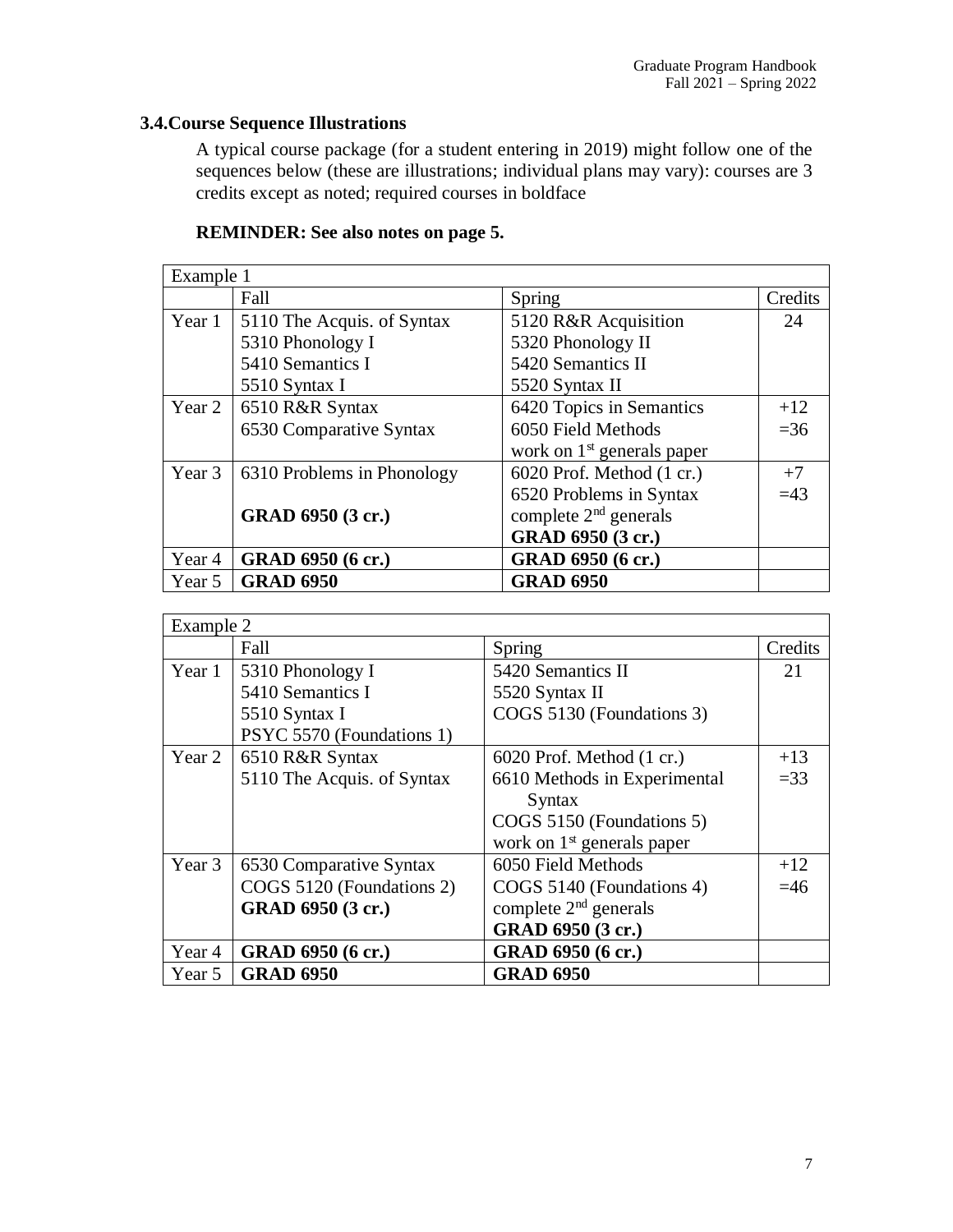| Example 3 |                             |                                       |         |
|-----------|-----------------------------|---------------------------------------|---------|
|           | Fall                        | Spring                                | Credits |
| Year 1    | 5110 The Acquis. of Syntax  | 5420 Semantics II                     | 24      |
|           | 5310 Phonology I            | 5520 Syntax II                        |         |
|           | 5410 Semantics I            | 5120 R&R Acquisition                  |         |
|           | 5510 Syntax I               |                                       |         |
|           | <b>PSYC 5570</b>            |                                       |         |
| Year 2    | 6110 Methods in Acquisition | <b>MATH 5260 Mathematical Logic</b>   | $+12$   |
|           | 6410 Semantics Seminar      | 6420 Topics in Semantics              | $=36$   |
|           |                             | work on $1st$ generals paper          |         |
|           |                             |                                       |         |
| Year 3    | 6530 Comparative Syntax     | $6020$ Prof. Method $(1 \text{ cr.})$ | $+7$    |
|           |                             | 6120 Topics in Acquisition            | $=43$   |
|           | GRAD 6950 (3 cr.)           | complete $2nd$ generals               |         |
|           |                             | GRAD 6950 (3 cr.)                     |         |
| Year 4    | GRAD 6950 (6 cr.)           | GRAD 6950 (6 cr.)                     |         |
| Year 5    | <b>GRAD 6950</b>            | <b>GRAD 6950</b>                      |         |

| Example 4 |                            |                                       |         |
|-----------|----------------------------|---------------------------------------|---------|
|           | Fall                       | Spring                                | Credits |
| Year 1    | 5110 The Acquis. of Syntax | 5320 Phonology II                     | 24      |
|           | 5310 Phonology I           | 5420 Semantics II                     |         |
|           | 5410 Semantics I           | 5520 Syntax II                        |         |
|           | 5510 Syntax I              | 6120 Morphology                       |         |
|           |                            |                                       |         |
| Year 2    | 6310 Problems in Phonology | 6050 Field Methods                    | $+12$   |
|           | 6510 R&R Syntax            | 6520 Problems in Syntax               | $=36$   |
|           |                            | work on $1st$ generals paper          |         |
|           |                            |                                       |         |
| Year 3    | 6310 Problems in Phonology | $6020$ Prof. Method $(1 \text{ cr.})$ | $+4$    |
|           | GRAD 6950 (3 cr.)          | complete $2nd$ generals               | $=40$   |
|           |                            | GRAD 6950 (3 cr.)                     |         |
| Year 4    | GRAD 6950 (6 cr.)          | GRAD 6950 (6 cr.)                     |         |
| Year 5    | <b>GRAD 6950</b>           | <b>GRAD 6950</b>                      |         |

### **4. SPECIAL NOTES FOR EXPERIMENTAL WORK**

• Students proposing an **experimental study** for either general examination (see below) must take **an appropriate methods course, such as** Linguistics 6110 (Methods in Acquisition) or 6610 (Methods in Experimental Syntax). The major advisor will determine which course the student should take and when. This course counts towards the 22 credits of electives.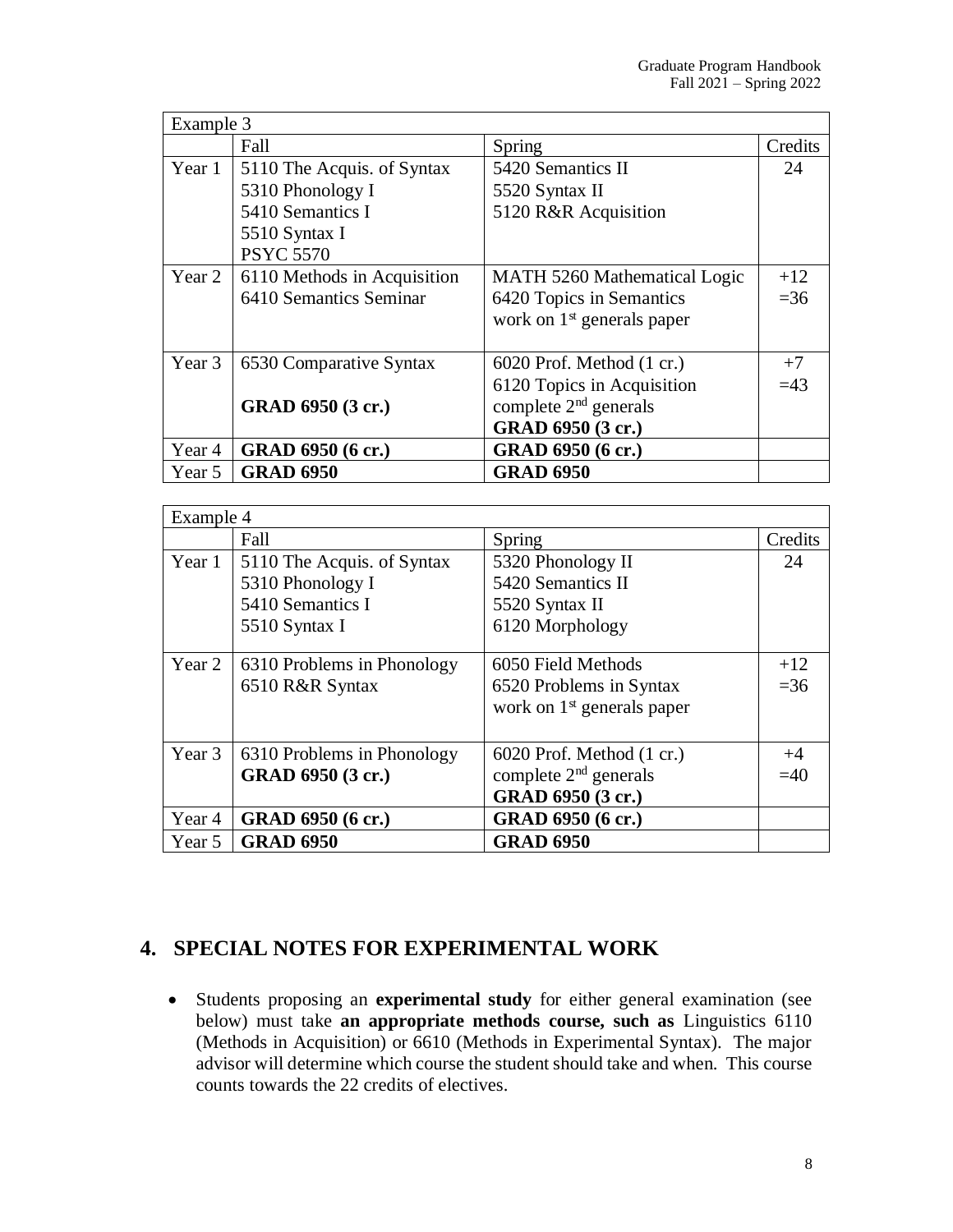- Certain experiments require approval for research with human subjects from the University Institutional Review Board (IRB). This is a time-consuming process – it is imperative to start on the approval process early.
- The first step is to become fully acquainted with the policies of the IRB. Students need to complete the Human Subject Protection Training, an on-line course giving federally-mandated important information about research with human subjects. This training should be completed before any work with human subjects commences, whether this is the student's own research or work on a research project of a faculty member. Instructions and a link to the CITI Training program are on the IRB website (http://research.uconn.edu/irb/citi-training/).
- Each research project involving human subjects must be approved by the IRB. Forms, templates, and samples can be found on the IRB website. Student projects are submitted under both the student's name and the name of a faculty member responsible for the project (i.e., the overseer or advisor of the project). It should be noted that many of the questions do not seem to apply to the type of research the linguistics student is typically involved with, because the same forms are used for more invasive studies. It would be a good idea to look at a previously approved protocol for guidance, and to seek feedback from faculty. Once the protocol and consent forms are submitted to the IRB, it is very common for revisions to be needed before the forms can be approved. **Work with human subjects cannot start before the forms are approved, so the process must be started early.** (Last revision: 15 April

2014)

### **5. GENERAL EXAMINATION PAPERS**

#### *Due Dates:*

| First paper: | Choose overseer and topic<br>Proposal due<br>Paper due (exam version)               | Second Year, End of Fall<br>Second Year, Beginning of Spring<br>Third Year, Fall |
|--------------|-------------------------------------------------------------------------------------|----------------------------------------------------------------------------------|
|              | Second paper: Choose overseer and topic<br>Proposal due<br>Paper due (exam version) | Second Year, End of Spring<br>Second Year, End of May<br>Third Year, Spring      |

**Important:** See below for absolute deadlines which trigger potential loss of department funding if not met.

Students proposing experimental work for a general examination paper should take note of the additional regulations (Section 4) and plan their time accordingly.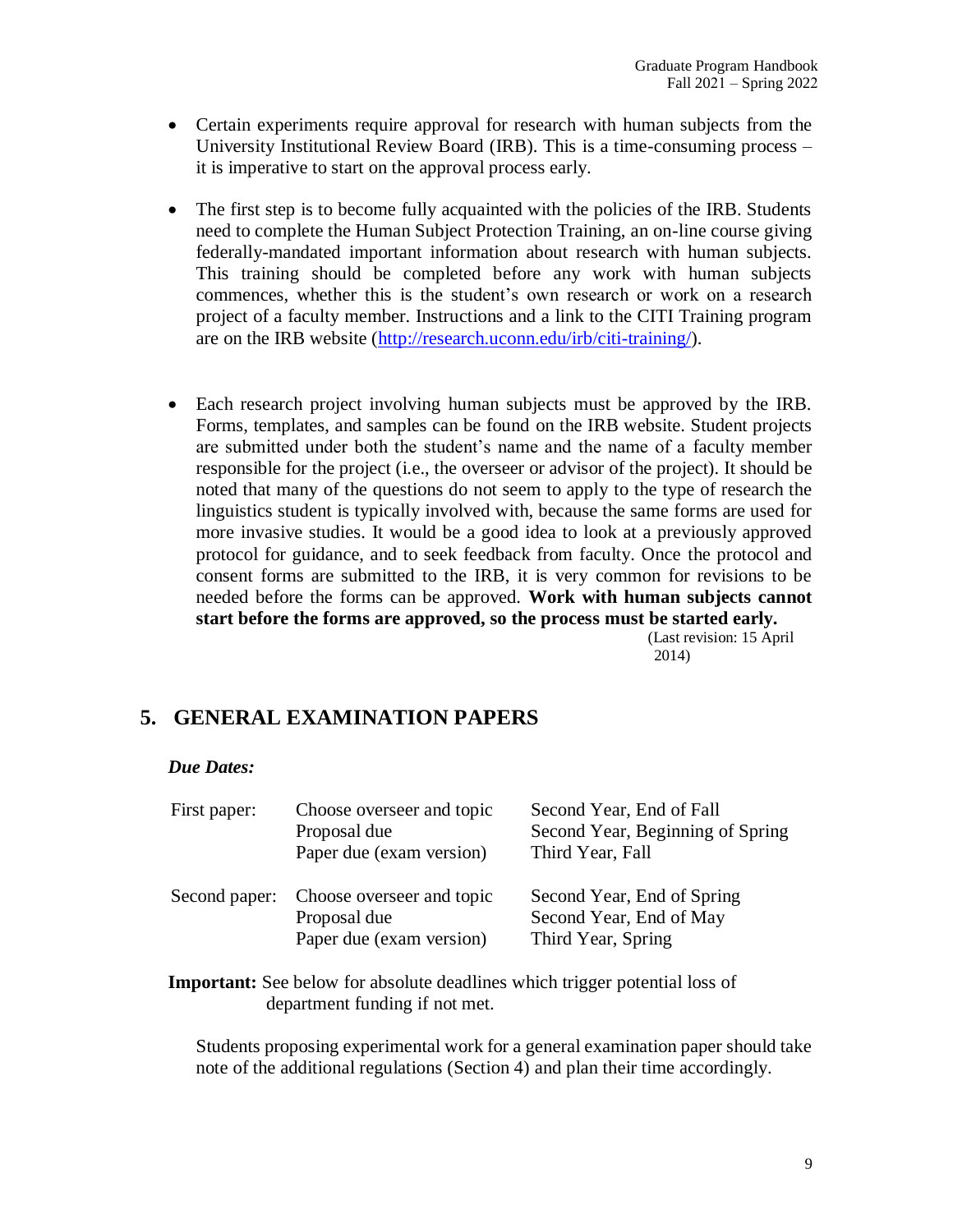The General Examination (GE) consists of two papers of publishable quality, one in a topic closely related to the student's special area of interest, the other in a different area. One requirement of the General Examination is that the student demonstrate breadth of knowledge in the field. Consequently, the two papers must not be too close in topic. Typically, two papers that differ on at least two of the levels listed below will meet the breadth requirement. If the proposal for the second paper differs from the first paper on only one level listed below, the student must make the case that the breadth requirement is being met. The final decision about the breadth requirement is made by the overseer of the second paper.

- (i) High-level question: grammar, acquisition, processing, neuro, language change
- (ii) Linguistic level: morphology, phonology, semantics, syntax, etc.
- (iii) Linguistic phenomenon: e.g., ellipsis, A'-movement, OCP, scope, typeshifting
- (iv) Methodology: e.g., native speaker intuitions, elicited production, corpus analysis, computational modeling, reaction times, EEG, fMRI, etc.

The proposal for the first paper is due to the Director of Graduate Studies by the beginning of the spring semester of the second year (January 15). The completed first paper, ready for the examination, must be submitted to all members of the committee in the fall semester of the third year (October 1). The proposal for the second paper is due to the Director of Graduate Studies by end of May following the spring semester of the second year (May 31). The completed second paper, ready for the examination, must be submitted to all members of the committee in the spring semester of the third year (March 1).

Proposals for general examination papers identify a problem to be investigated and the nature of the investigation. The proposal has a maximum length of 1,000 words (approximately two single-spaced pages) plus bibliography. In the planning stage for a proposal, students discuss their plans with faculty in the area of the planned research and, upon consultation, name one faculty member on the proposal as the desired overseer for the project. In the case of the second paper, the student must provide the overseer with the proposal for the first paper, or the completed first paper, if possible, so that the overseer of the second paper can judge if the breadth requirement is being met. For both the first and second paper, shortly after the proposal submission deadline, faculty meet to discuss all proposals. For each proposal, the overseer suggests additional committee members, taking students' preferences into consideration where applicable. Committees are then assigned by the Director of Graduate Studies, and the approved proposals are filed in the main office. At a later meeting (usually before Spring break of the second year for the first proposal, and before Thanksgiving break of the third year for the second proposal), committees report to the faculty on their projects' progress and prospects for timely completion. Measures required to address any problems are decided and conveyed to the students at that time.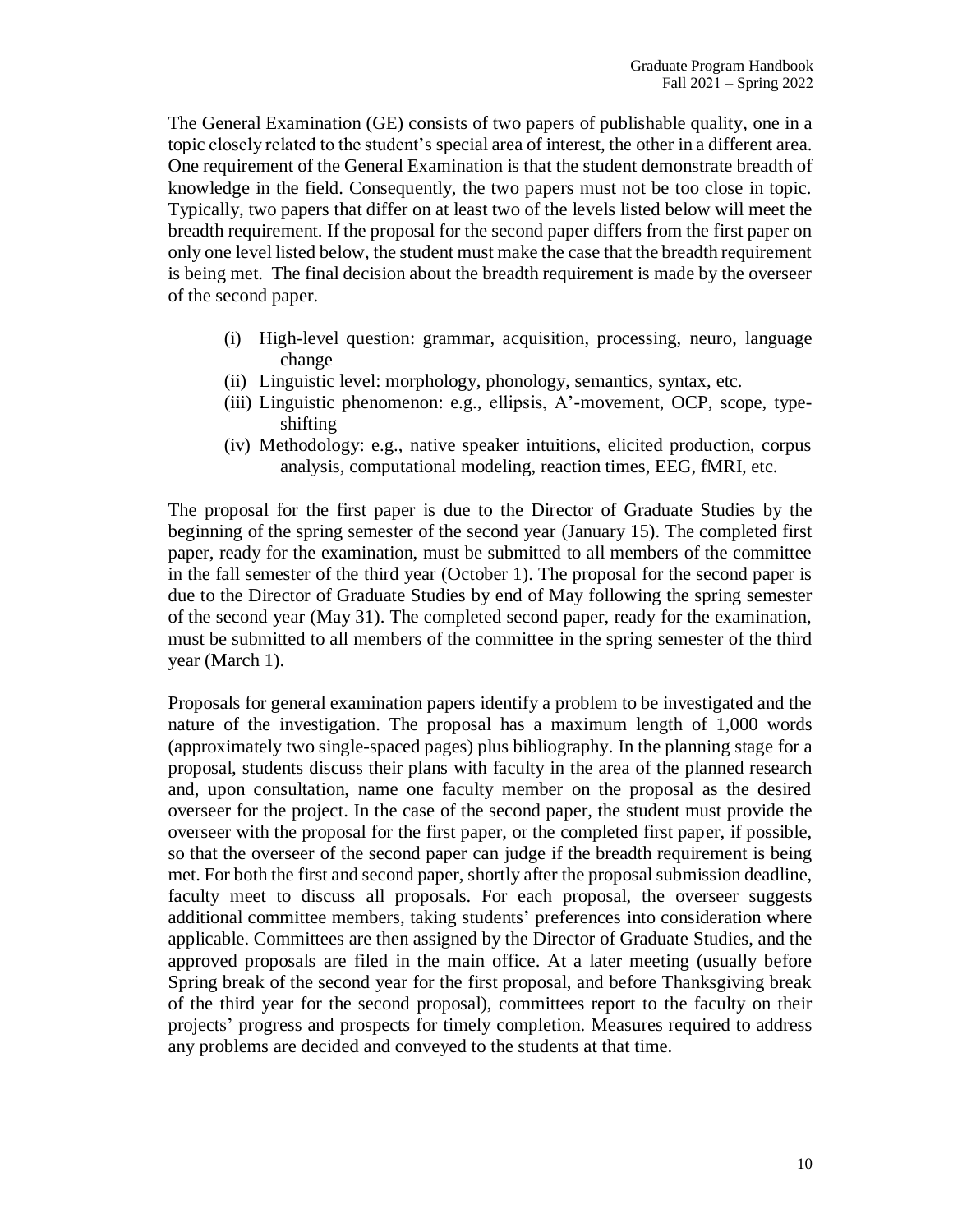The examining committee consists of at least three faculty members in Linguistics, including the overseer. For the purposes of examination committees, "faculty members in Linguistics" are

- Tenure-track faculty in the Linguistics department (including faculty with a joint appointment).
- Current visiting faculty in Linguistics
- Faculty with affiliate status with the department

Other individuals who may serve as additional members of a committee include:

- Postdocs
- UConn faculty from other departments
- Faculty from other universities

To comply with Graduate School rules for general examinations, there are at least five different faculty members on the two examining committees for the two examination papers for each student.

The examination paper should be submitted with a cover sheet that lists the overseer and the members of the examining committee, and should include a one-page abstract summarizing the contents of the paper. The full paper is submitted by the due date to the members of the examination committee and any faculty member who requests it. One copy should be placed in the department office for the reference of faculty members who are not on the examination committee. Examinations are held within one or two weeks of the due date of the paper. Any member of the faculty can participate in an examination and advise the examining committee. The results of the examination, however, are the responsibility of the examining committee designated at the time the proposal is accepted.

Students can consult with any faculty member for advice on general examination proposals and papers, whether or not the faculty member is named to the examining committee for the paper under the procedures outlined above.

The department will notify the Graduate School of the results of the examination when two corrected copies of each general examination paper passed by the faculty have been deposited in the department office. A student is formally considered (for Graduate School regulations, etc.) to have "passed the General Examination" only when the final copies of **both** approved papers have been submitted to the department.

Once the student completes the General Examination, he or she becomes eligible for travel funds from the Graduate School, to support presentation of research at conferences (see http://grad.uconn.edu/current-students/forms/).

Normally, work submitted for the General Exam is not collaborative. If some portion of the work has resulted from a collaboration, the student must inform the General Exam Committee, and must demonstrate that his or her individual contribution is sufficient to satisfy the General Exam requirements. See section 9 below for specifics of the department's policy on collaboration.

(Revised April 2018)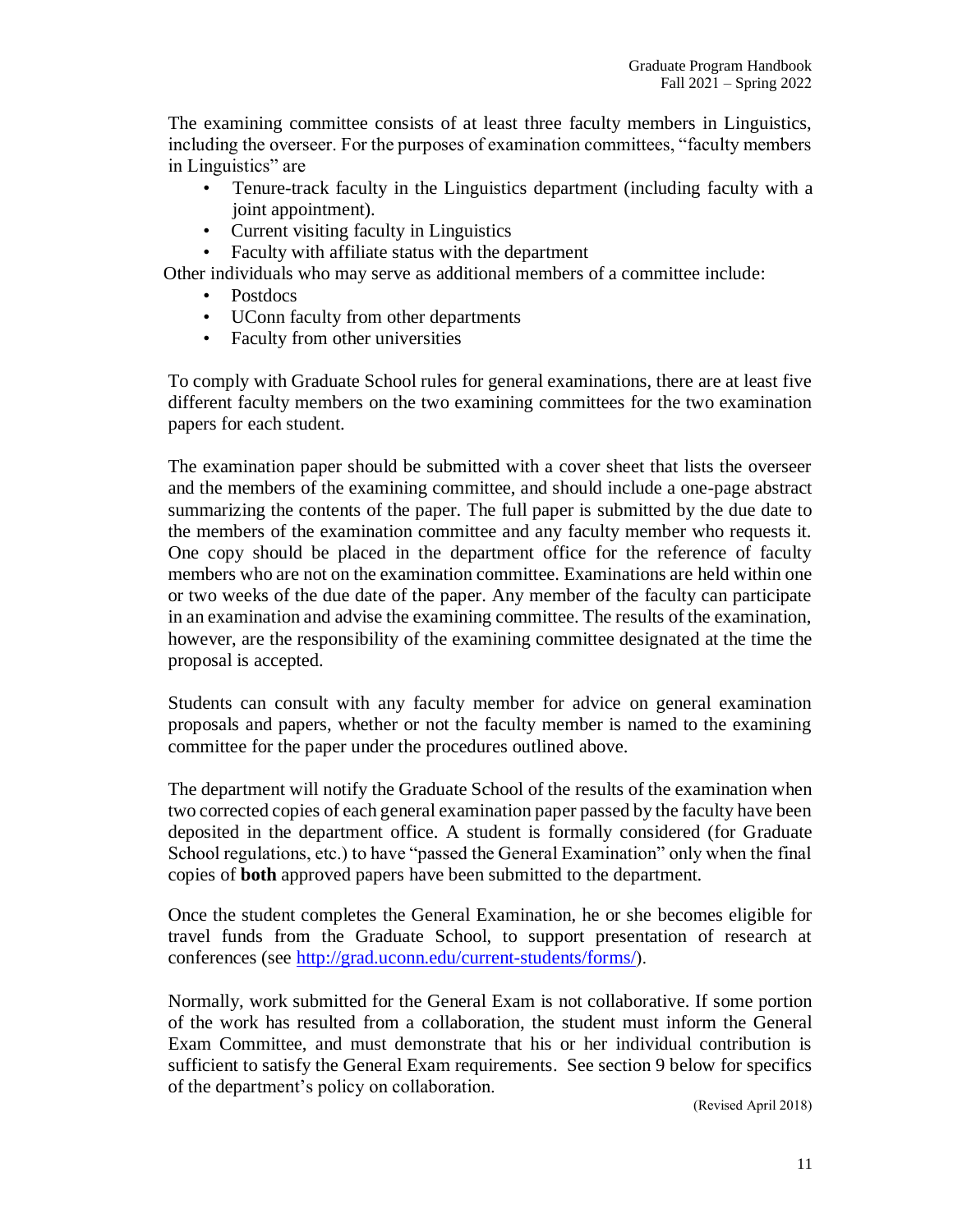### **5.1.Note re: M.A. Degree**

Doctoral students may apply for the M.A. degree if they have completed 24 credits on an approved Ph.D. plan of study and have passed the doctoral general examination. The application is made on the form that is submitted to the Graduate School upon depositing the final version of the second general examination paper in the department office.

### **5.2.Note on Deadlines for Continued Support**

- Failure to complete the GE papers on time will lead to the student losing any guarantee of financial support received from the Department. If a student has failed to submit the final version of the first GE paper by the **end of the spring semester in the third year (specifically, by the last day to submit grades)**, then the student is no longer considered to be making satisfactory academic performance for the purposes of funding. The student loses any departmental fellowship support and is automatically removed from the primary pool for GAships. (Such a student may be entered in the pool for any unassigned GAships, subject to availability, but no such funding is guaranteed.) Since this is the final version of the paper, the examination and any revisions that are required must have been completed by this date.
- Similarly, if a student has failed to submit the second GE paper by **March 1 of the spring semester of the fourth year**, they will be removed from the primary funding pool. This is a full year after the ordinary due date.
- For any student facing a deadline for continued support, the overseer must, at least six weeks before the deadline, work with the committee to set an exam date that will allow the student to meet the deadline, including time for revisions. The exam date should be set whether the committee deems the student ready at that point or not.
- Students who submit their paper in time for this exam date will have their exam as usual. If the paper is not ready, the committee will hold a meeting on the scheduled exam date with the student to hear the explanation and decide on a course of action.

As with all rules and regulations, appeals for extension may be considered in **exceptional** circumstances. The key word here is 'exceptional;' extensions to the above deadlines are not routinely granted.

(Policy 22 March 2004; revised 10 April 2012)

Note also that the Graduate School imposes time limits for the completion of the General Examination:

After the examination, the Report on the General Examination, indicating the result of the entire examination and the names of all faculty members participating, must be signed by the members of the advisory committee and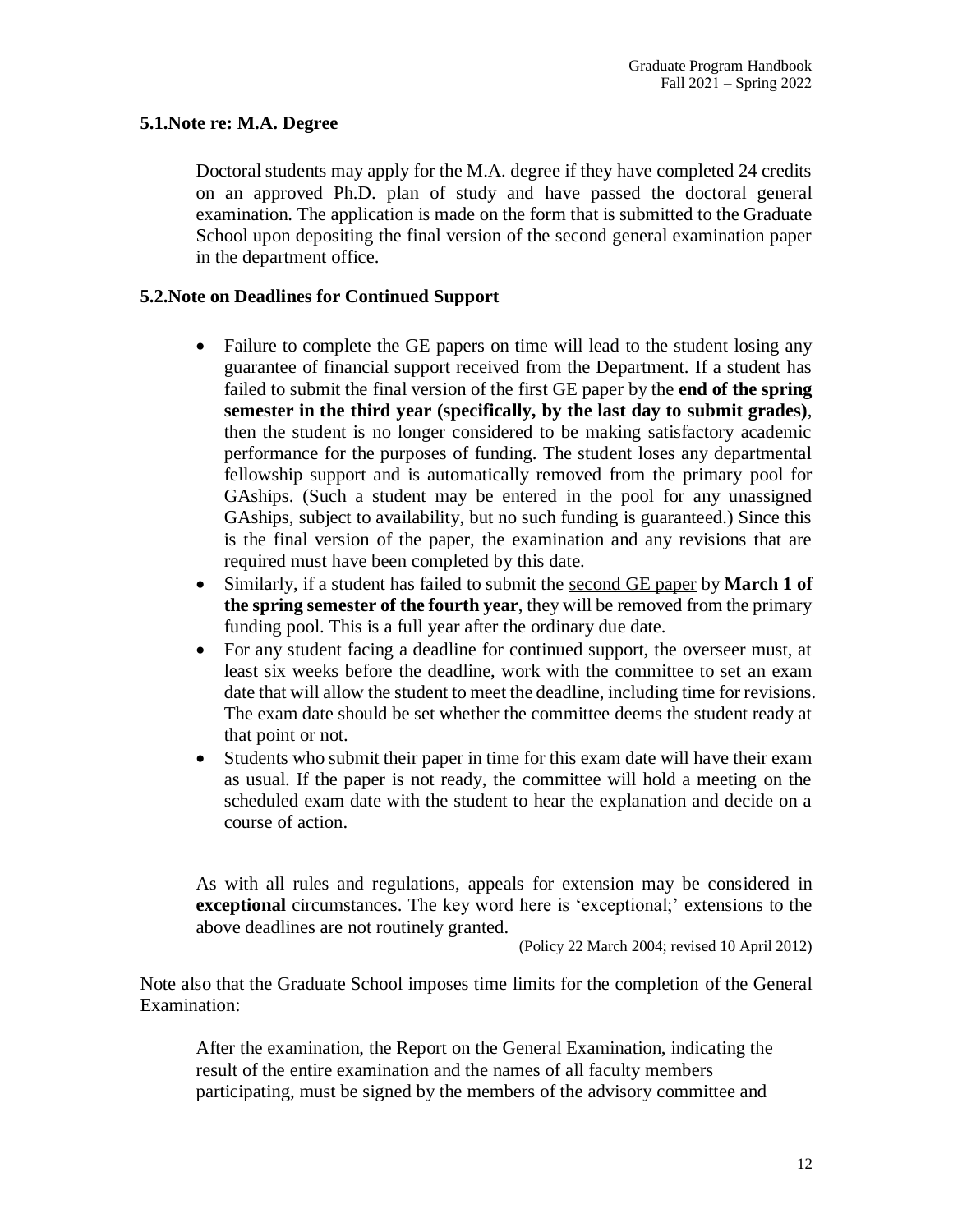submitted to The Graduate School **no later than the date of the submission of the Dissertation Proposal** for final approval by The Graduate School.

(p.27, *Graduate Catalog 2016-2017*)

(Requirements last revised: 4 June 2015)

### **5.3.Notes for advisors and overseers:**

- GE Proposal should be submitted to the Director of Graduate Studies (DGS) by the due date for consideration by faculty at its next regular meeting.
- Outcome of examination is conveyed by memo to the DGS, with deadline for revisions (if any).
- When revisions are completed to satisfaction of committee, overseer sends a memo to Program Assistant and DGS.
- Completed final paper (with revisions made and approved) is deposited with program assistant in department office.

### **6. LEAVE OF ABSENCE**

Under compelling personal or medical reasons, a graduate student may request a leave of absence from his or her graduate program for a period of up to 12 months (one calendar year). The request for a leave of absence must be made in writing using the *Request for Leave of Absence from Graduate Studies Form*.

The completed application form must bear the signatures of the student, the student's Major Advisor, and the Department or Program Head. The completed application form is to be submitted to the Graduate School for review and approval at least 30 days before the leave of absence is to commence, or the earliest date possible in extenuating circumstances.

See the Graduate School website for more information: http://gradcatalog.uconn.edu/grad-school-info/policy-on-leave-of-absence-fromgraduate-studies/.

Before resuming graduate studies, the student must be reinstated in the Department. This means that the student must submit a letter of application for reinstatement. The faculty will review the student's application and will inform him or her of their decision. The faculty will also inform the student in writing of the new deadlines (for passing the General Examination Papers, for maintaining eligibility for Financial Aid, or for submitting the Dissertation Prospectus – whichever will be applicable at the time of reinstatement).

During the "leave" period, the student will not be eligible for funding from the Department.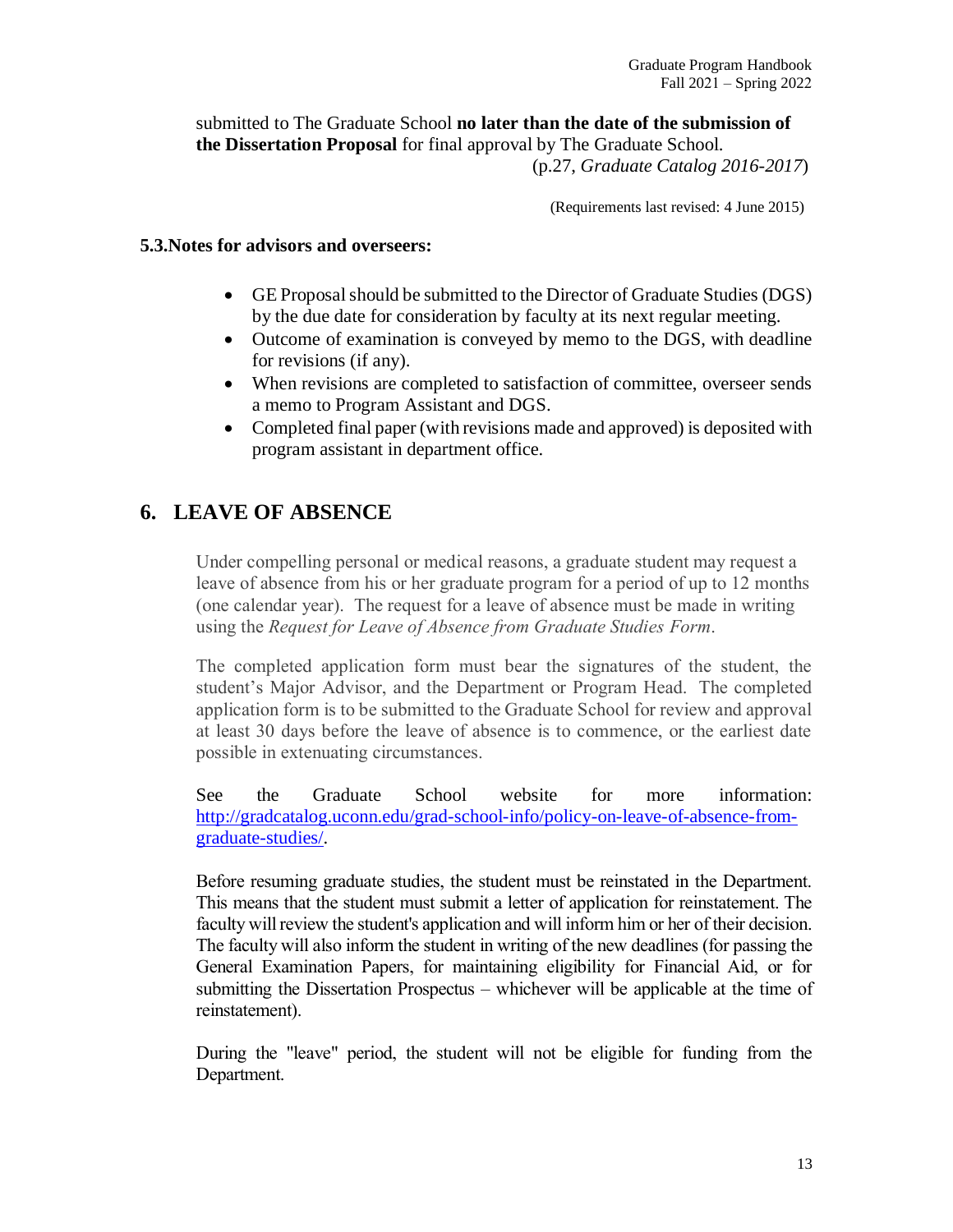**Note for international students**: International students are strongly encouraged to consult with International Student & Scholar Services (ISSS) regarding the requirements and consequences for their immigration / visa status during a leave.

### **7. DISSERTATION PROSPECTUS**

**Due date:** Fourth year, end of spring semester

### **Special note re: deadlines and steps in the approval process**

• There are 2 steps in the approval process, and these can be time-consuming. Students facing important deadlines for an approved prospectus (e.g., for filing the dissertation or for a Dissertation Fellowship) need to allow sufficient time for these steps, and to plan accordingly.

**Steps**: i. Approval by advisory committee ii. Review within department (see below)

- After approval by department review, the Prospectus is forwarded by the Department Head to the Graduate School for final approval by the Graduate Faculty Council.
- Approval by the Graduate Faculty Council **requires final approval for the use of any human or animal subjects involved in the research (if applicable)**

**Options for Step ii:** For either option, the first step is approval by the committee.

After the committee approves, one of the following should happen:

- A. The written prospectus is reviewed by two faculty members not on the committee who read it. Faculty are normally given 2 weeks to do this. Students should thus allow at least one month for the completion of step ii (in case changes are needed).
- B. The student gives a 20-minute presentation to the faculty, including at least two faculty members not on the committee. Then all the faculty members in attendance discuss whether or not to approve. It is the student's responsibility to find a time that sufficient faculty members can attend.

**Note:** students are reminded that scheduling for option A and especially B may take significantly longer in periods when classes are not in session (e.g., summer).

### **Dissertation Fellowships and Prospectus Deadline**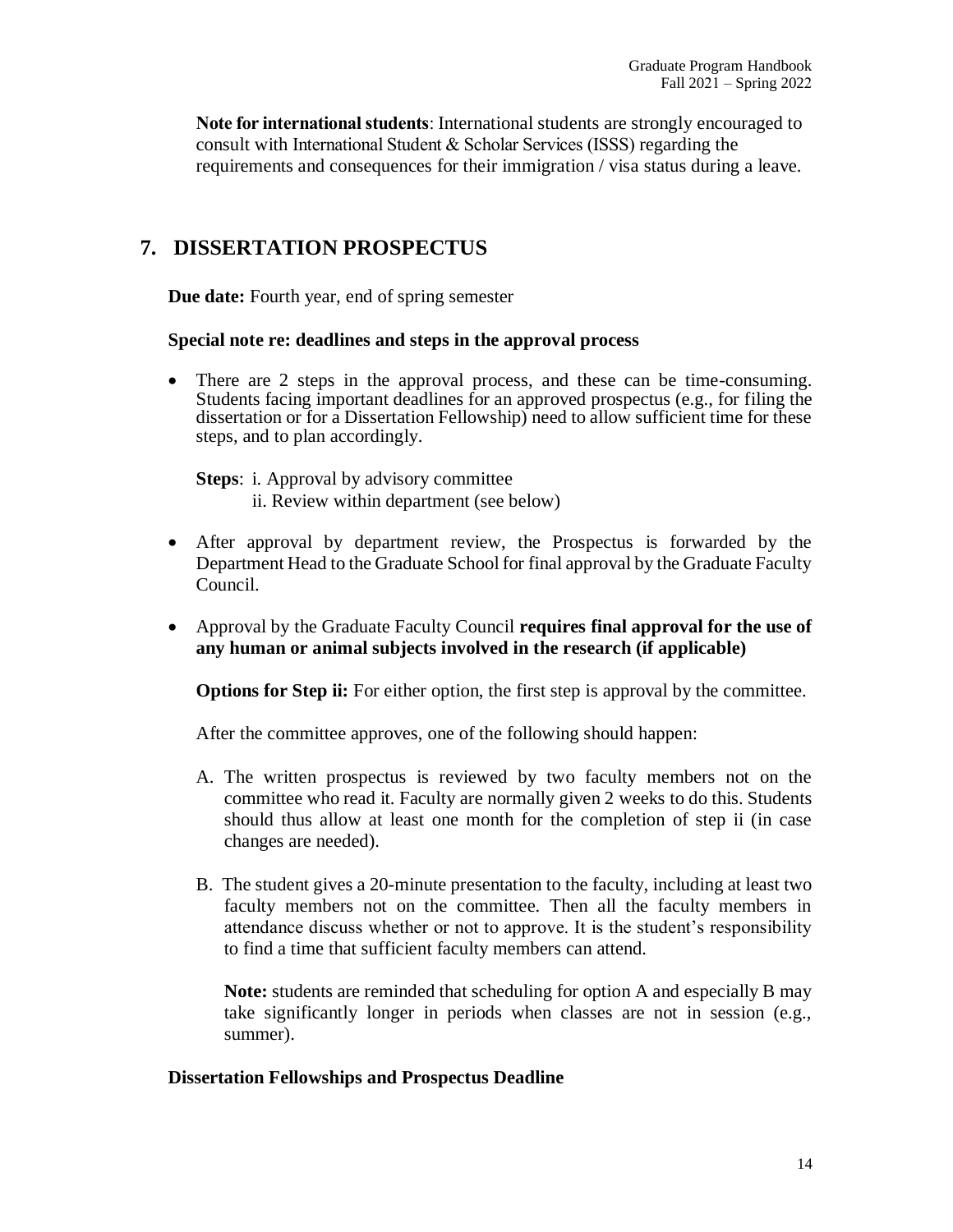• Eligibility for the Doctoral Dissertation Fellowship (currently \$2,000) from the UConn Research Foundation requires final approval of the prospectus by the Graduate Faculty Council (step iii). Every year, the deadlines for this competition are in November and May. Refer to the grad school website for particulars (including application form, eligibility requirements, and deadlines): http://grad.uconn.edu/financial-resources/internal-funding-opportunities/semi-annualdoctoral-dissertation-fellowship-program/

### **7.1.Description of Prospectus**

The prospectus is a well-thought-out description of the work one proposes to undertake for the dissertation. It is a proposal, not a finished project. Yet, enough work should have been done on the project to indicate that it will be successful.

The prospectus should be submitted before preparation of the dissertation is well underway. Failure to present the prospectus early may result in wasted effort on a dissertation. The prospectus should be submitted to the head of the department at least six months before the filing of the dissertation at the Graduate Records Office (prior to the oral defense), and the prospectus should gain the approval of the Executive Committee of the Graduate Faculty Council at least three months before the filing of the dissertation. The prospectus should not be submitted before the Ph.D. Plan of Study has been fully approved.

The prospectus must first be approved by all members of the student's advisory committee. Three copies of the prospectus, together with the signed yellow prospectus forms issued by the graduate school, are to be submitted to the Department Head. The prospectus will be reviewed by two members of the faculty who are not on the committee, chosen by the Department Head.

The prospectus should emphasize the theoretical relevance of the study for linguists who are not specialists in the area of the dissertation. It should include relevant background, and point out the novelty of the proposed study.

In undertaking their review, the reviewers will ask:

- Is the prospectus clear for the linguist who is not an expert in the specific area of the dissertation? Does the prospectus convey to the non-specialist reader that the project is soundly conceived and the prospectus thoughtfully written?
- Is the prospectus well written, well organized, and well argued?
- Does the prospectus describe a project of appropriate scope?
- Does the student demonstrate full knowledge of the subject and an understanding of the proposed method of investigation?
- Does the student show awareness of the relevant research by others?
- Does the student show how the proposed investigation, if successful, will contribute to scientific knowledge?

The prospectus should include: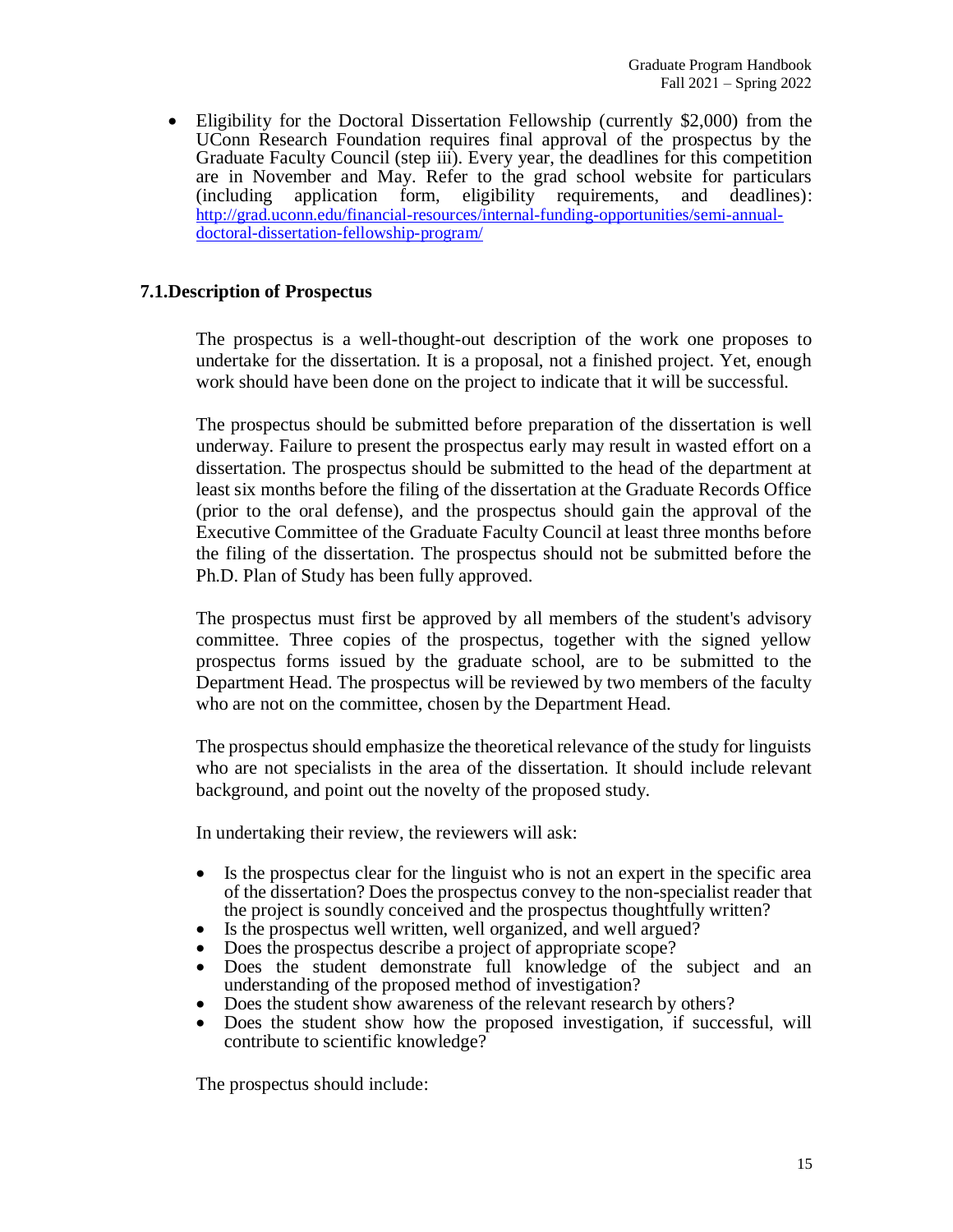- an accurate title;
- a concise statement including:
	- the purpose, importance, and novelty of the study;
	- for experimental works, the methods and techniques to be used in data collection and analysis;
	- information about what languages will be studied, and why
- a bibliography.
- An appendix may be included for experimental details and similar material, but it must be possible for the reader to skip the appendix without loss of continuity.

The prospectus is to be as brief as possible without sacrificing completeness. The limit is 15 pages, with 1-1/2 line spacing, no smaller than 10 point type, and no smaller than 1-inch margins all around. The bibliography is not included in the 15 page limit.

After the reviewers have read the proposal or considered the oral presentation, they will recommend one of the following:

- Approve
- Approve with comments
- Revision needed
- Reject

The reviewers will communicate results to the student, the student's Major Advisor, and the Faculty, within two weeks of receipt of the prospectus. The Department Head will inform the graduate school of an approved prospectus and forward the three copies of the completed and approved coversheet with attached text. IRB/IACUC approval (if applicable) must be submitted to the Graduate School for approval. A memo will also be sent to the student.

(Revised: 17 December 2002; minor revisions: 8 August 2007)

### **8. DISSERTATION AND DEFENSE**

#### **Deadlines**

| <b>Defense Draft to Committee Members</b> | 2 weeks prior to defense |
|-------------------------------------------|--------------------------|
| Announce Oral Defense in University       | 2 weeks prior to defense |
| <b>Events Calendar</b>                    |                          |
| Submit Tentative Approval Page signed     | 1 week prior to defense  |
| by all committee members                  |                          |

#### **Instructions for Ph.D. Candidacy**

Upon approval of the plan of study, passing the general examination, and having had the dissertation prospectus fully approved by the Executive Committee of the Graduate Faculty Council, the student becomes a candidate for the degree of Doctor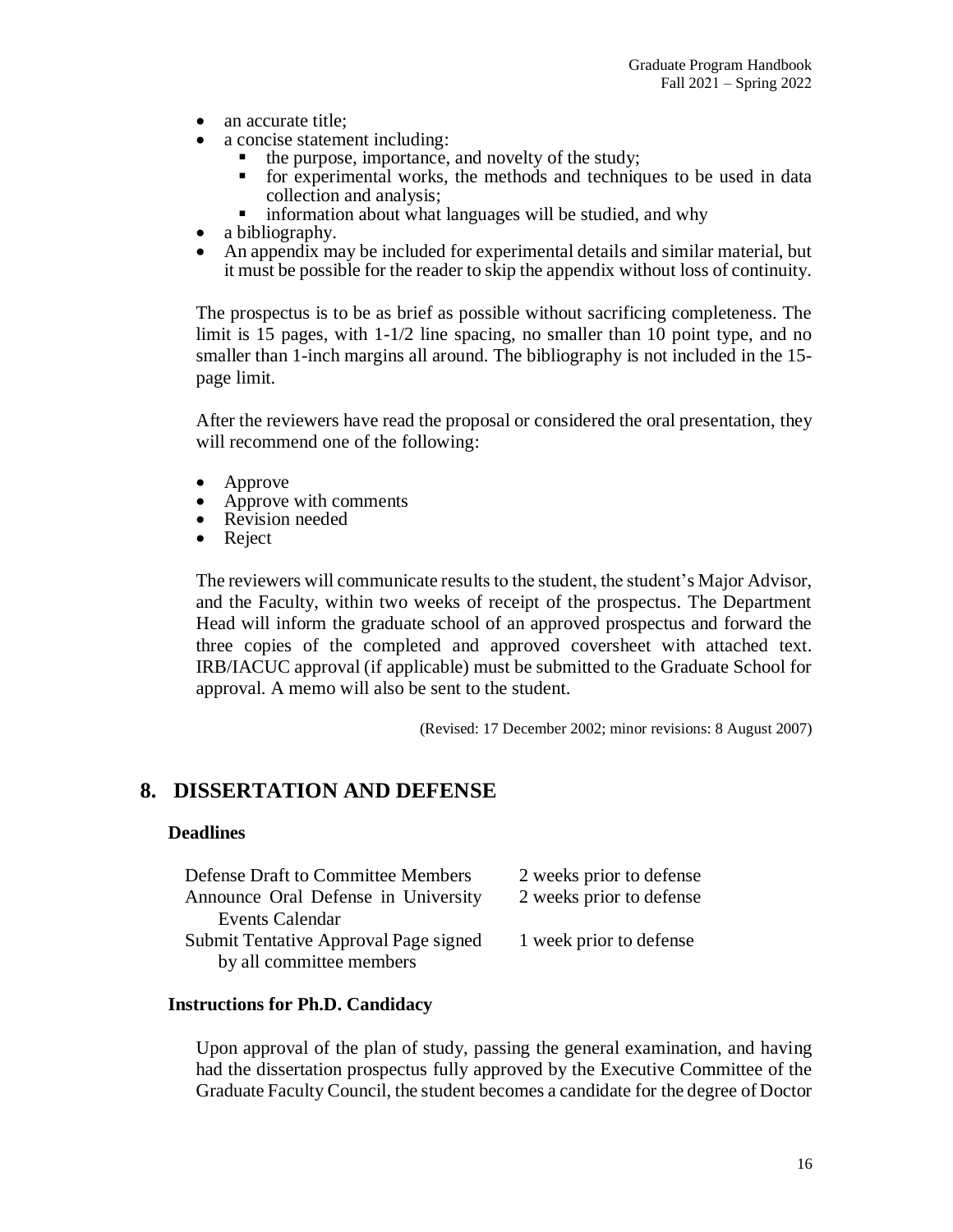of Philosophy. At this time (or before), the student and the advisory committee determine a schedule for completion of dissertation research, submission of an outline, submission of drafts, and submission of a final draft, aiming toward completion of the dissertation by the end of the fifth year of study.

### **The Dissertation**

The dissertation is to make a significant contribution to the candidate's field of specialization. The student should work regularly with the major advisor and advisory committee in conducting the research of the dissertation and in preparing the written document.

Normally, work submitted for the dissertation is not collaborative. If some portion of the work has resulted from a collaboration, the student must inform the advisory committee, and must demonstrate that his or her individual contribution is sufficient to satisfy the dissertation requirements. See section 9 below for specifics of the department's policy on collaboration.

#### **Final Examination (Defense)**

All members of the advisory committee are expected to have seen drafts of the dissertation and to have discussed its content with the student well before the defense version of the dissertation is submitted.

A preliminary defense date can be set well in advance for planning purposes, once each committee member agrees that there is a reasonable expectation for a defensible draft to be produced at least two weeks before the defense date.

The (complete) defense version must be submitted to all members of the committee at least 2 weeks in advance of the defense date, at which time the date can be confirmed. If the defense draft is not submitted by this date, the defense is automatically postponed.

Any member of the committee may declare that the defense should be postponed at any point if the work is not deemed satisfactory.

The final examination is oral and under the jurisdiction of the advisory committee. It deals mainly with the field of the dissertation.

In preparing for the Oral Defense of the dissertation, please note the following:

1. There is an instructional document available from the Graduate School or on the Graduate School website with important university-wide requirements.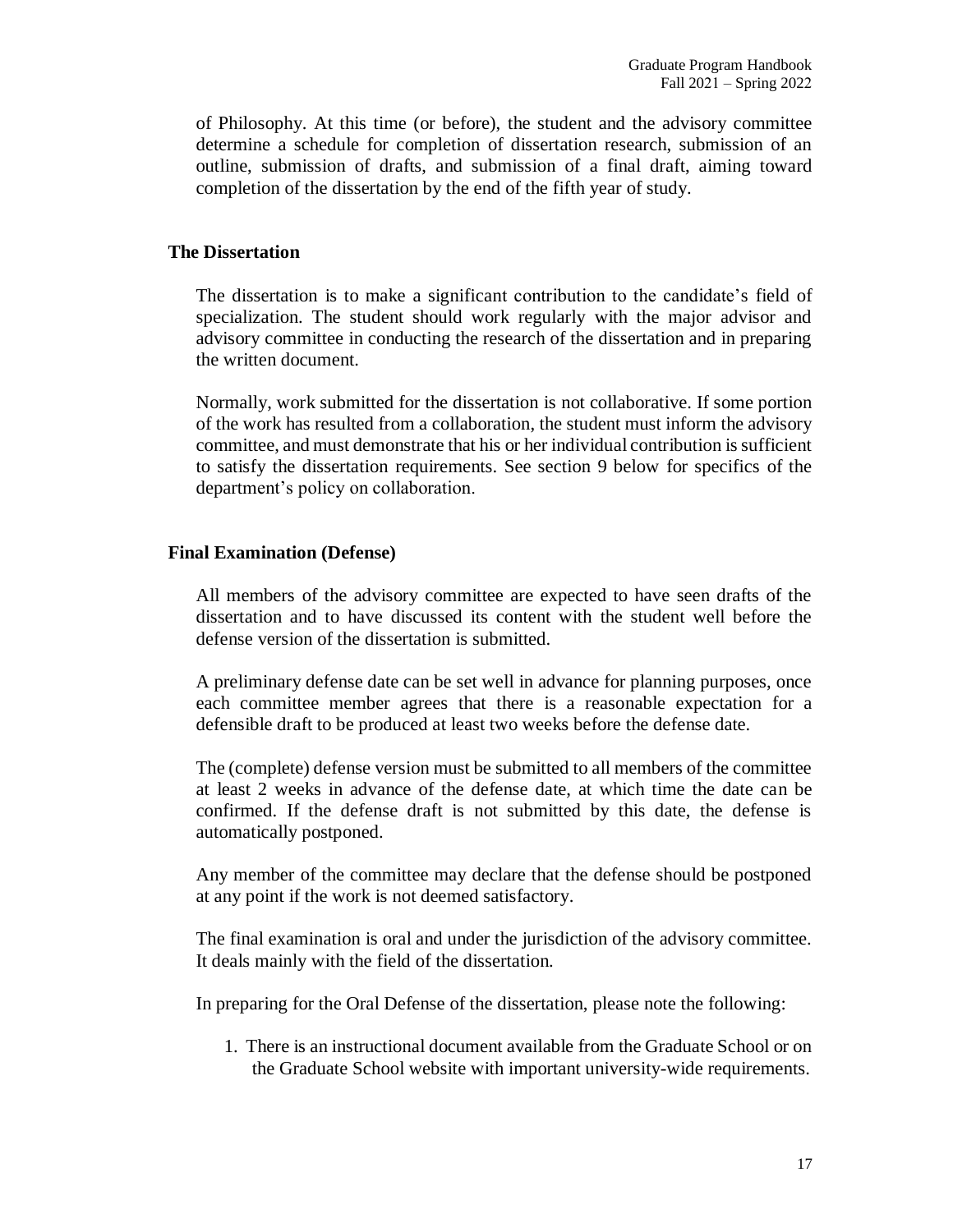- 2. The student must announce the Oral Defense in the University Events Calendar *at least two weeks* before the date of the Defense.
- 3. The working copy of the dissertation must be e-mailed to the Graduate School at gradschool@uconn.edu (along with cc's to each Advisory Committee Member). The e-mail must reach the Graduate School *at least two weeks* prior to the date of the oral defense. A copy of the dissertation should also be emailed to the Linguistics program assistant, who will make it available to faculty (and others, as requested).
- 4. The Tentative Approval Page requires the student to consult with each committee member to obtain tentative approval of the dissertation, and to affirm that such approval has been secured. The major advisor should confirm that tentative approval from each committee member has been received. The completed Dissertation Tentative Approval Page must be received by the Graduate School (e-mail/pdf or fax copies will also be accepted) *at least two weeks* prior to the date of the oral defense Forms and procedures can be found at:

http://grad.uconn.edu/current-students/doctoral-degreeprogram/dissertation-information/

5. The student should prepare at least three copies of the Approval page printed on appropriate bond paper and bring them to the defense. The student or advisor should have a copy of the Report of the Final Examination form at the defense.

(Policy date: January 2013)

#### **Following the defense**

The 'Report on the Final Examination' is filed by the advisor as soon as possible following the defense.

The advisor will keep the signed Approval pages until all required changes have been approved.

The advisor will instruct the student regarding changes to be made to the dissertation and approvals required. They will set a timeline for the completion of these changes.

When the final version of the dissertation is approved, the student will submit the dissertation as required by the graduate school. In addition, two copies (not necessarily on bond paper) should be submitted to the department, and each member of the advisory committee should receive a copy.

When students are preparing to leave the department, they should be sure to clear their desks, return their keys, and make arrangements with the Program Assistant for the settling of any bills and the forwarding of snail mail. Departing students are strongly encouraged to keep us up to date with their mailing addresses and professional positions!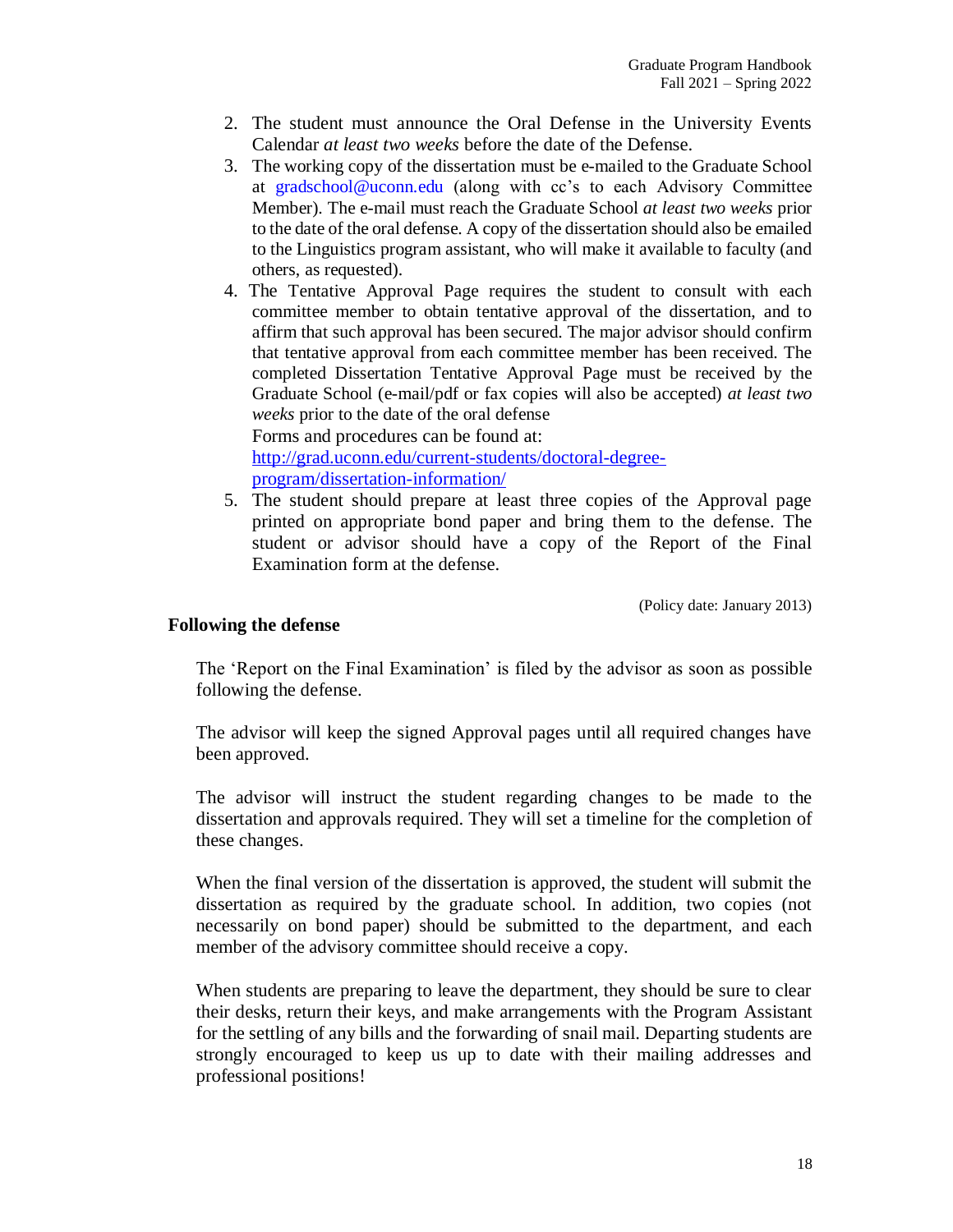### **9. Policy on Collaboration for General Examination and Dissertation**

- 1. Students are encouraged to engage in collaborative projects with faculty and/or other students because we believe collaboration is an important component of modern linguistic science. We also believe that adopting different roles in collaborative projects is a potentially valuable component of graduate education.
- 2. The purpose of general examination papers and dissertations is to demonstrate a student's ability to design and carry out novel research projects.
- 3. Collaborative projects can be used as general examination papers and dissertations as long as the project demonstrates a student's ability to design and carry out novel research projects. **This means that the text of the paper or dissertation must be written by the student (not by the collaborators),** the student's intellectual contribution to the project must be clear, and the project must demonstrate the student's research ability to the satisfaction of the evaluating committee.
- 4. For collaborative projects that involve both students and faculty, all faculty are encouraged to formulate an explicit set of criteria for authorship and author order according to the best practices of their sub-discipline. Faculty are encouraged to share these criteria as early as possible in the planning of the project.
- 5. For collaborative projects that only involve students, all students are encouraged to discuss criteria for authorship and author order as early as possible in the planning of the project.

(Last Revised 21 April 2015)

### **10. GRADUATE ASSISTANTSHIPS AND OTHER FUNDING**

### **10.1. External Fellowships**

Graduate students are strongly encouraged to pursue sources of support external to the university, such as fellowships. Since department-internal support is limited, external support increases the funding available to all students within the department. External support is also prestigious and can reduce the number of hours a student must work in Graduate Assistantships (GA-ships), making more time available to devote to studies.

### **10.2. Graduate Assistantships**

GAs are paid for the period August  $23 - May 22$  (with the exception of leap years, in which case the pay period ends on May 21), and are expected to work the paid number of hours on average for the full period, including dates when classes are not in session. Students can expect to receive two weeks of paid vacation during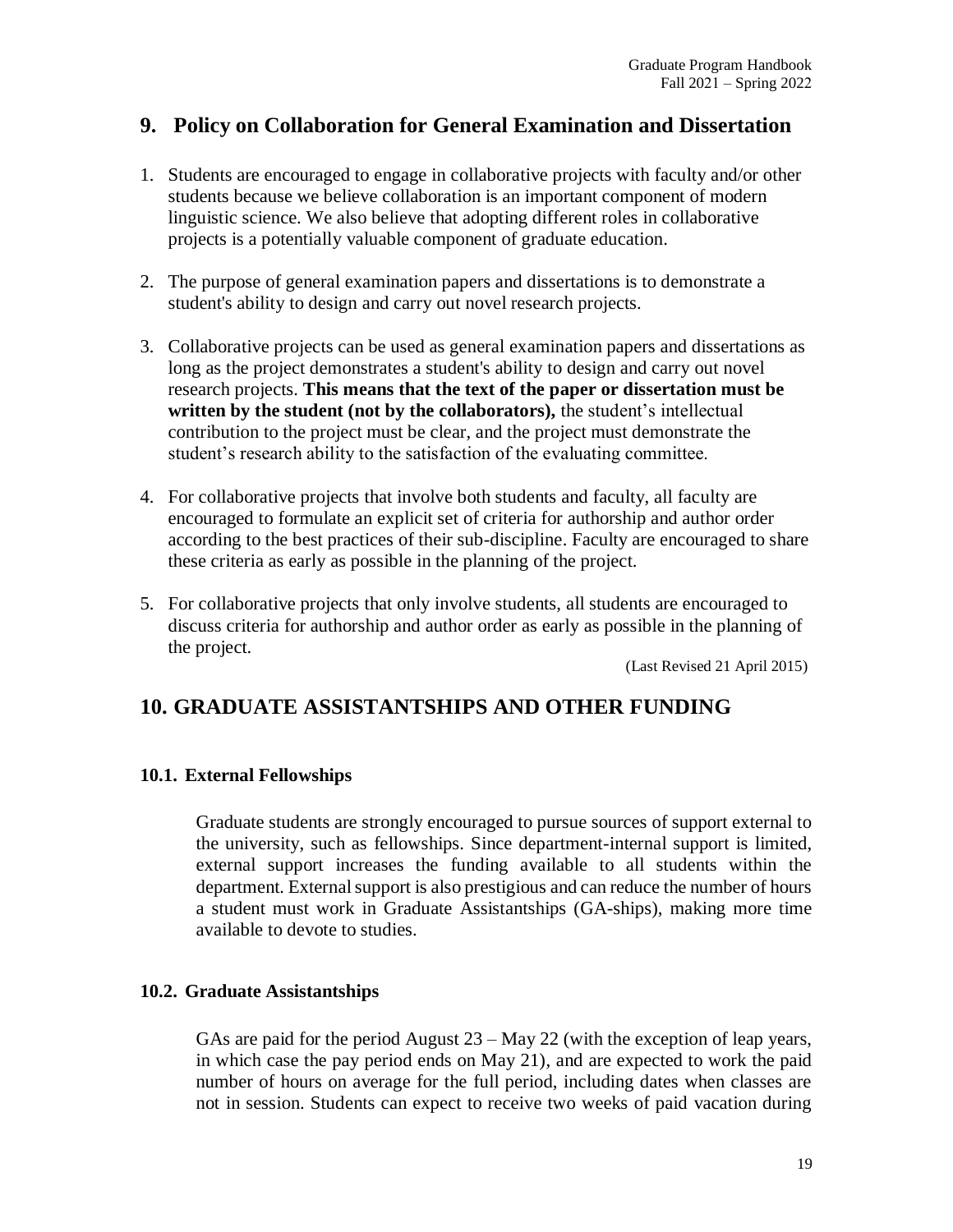this time period, scheduled in agreement with the faculty member responsible for the student. Arrangements for other modifications to the work schedule should be made in consultation with the faculty member responsible for the student.

#### **10.3. Graduate Assistants Employability Policy**

With the ever-tightening squeeze on graduate assistantships, and our regular review of policies, the faculty have decided that it is necessary to place the following condition on the issuing of GA awards.

*All graduate assistants must comply with the University's stated policies on (spoken) English proficiency* (English Policy).

Students who are not eligible for classroom instruction as defined by this policy by the end of their 4th semester of study will not be in the pool for GAships assigned during April-May-June for the following academic year. (In particular, students should satisfy the policy by the date of the last posted TEACH test in the spring semester of the second year.) If and when any such students do pass the English Certification, they may be entered in the pool for any unassigned GAships, and returned to regular funding assignments made for each academic year in late spring.

This policy does not affect a student's eligibility for pre-doctoral fellowship funds.

(Policy date: 19 April 2005)

### **11. APPENDIX**

**For students entering fall 2014 (or later)**, the following courses are required.

| <b>Core Courses</b> (18 credits)         | a. 5110, 5310, 5410, 5510            |
|------------------------------------------|--------------------------------------|
|                                          | b. At least two of: 5120, 5320,      |
|                                          | 5420, 5520, 6210                     |
| Electives (22 credits)                   | At most 6 credits can be LING        |
|                                          | 6799 "Examination of"                |
|                                          | (see section 3.3 for policy on LING) |
|                                          | 6799 and Audit)                      |
| $\mathbf{1}$ $\mathbf{10}$ $\mathbf{11}$ |                                      |

*Total: 40 credits*

**For students entering fall 2011 to 2013**, the following courses are required.

| <b>Core Courses</b> (21 credits) | a. 5110, 5310, 5410, 5510<br>b. three from 5120, 5320, 5420,<br>5520 |
|----------------------------------|----------------------------------------------------------------------|
| <b>Electives</b> (22 credits)    | At most 6 credits can be LING<br>6799 "Examination of"               |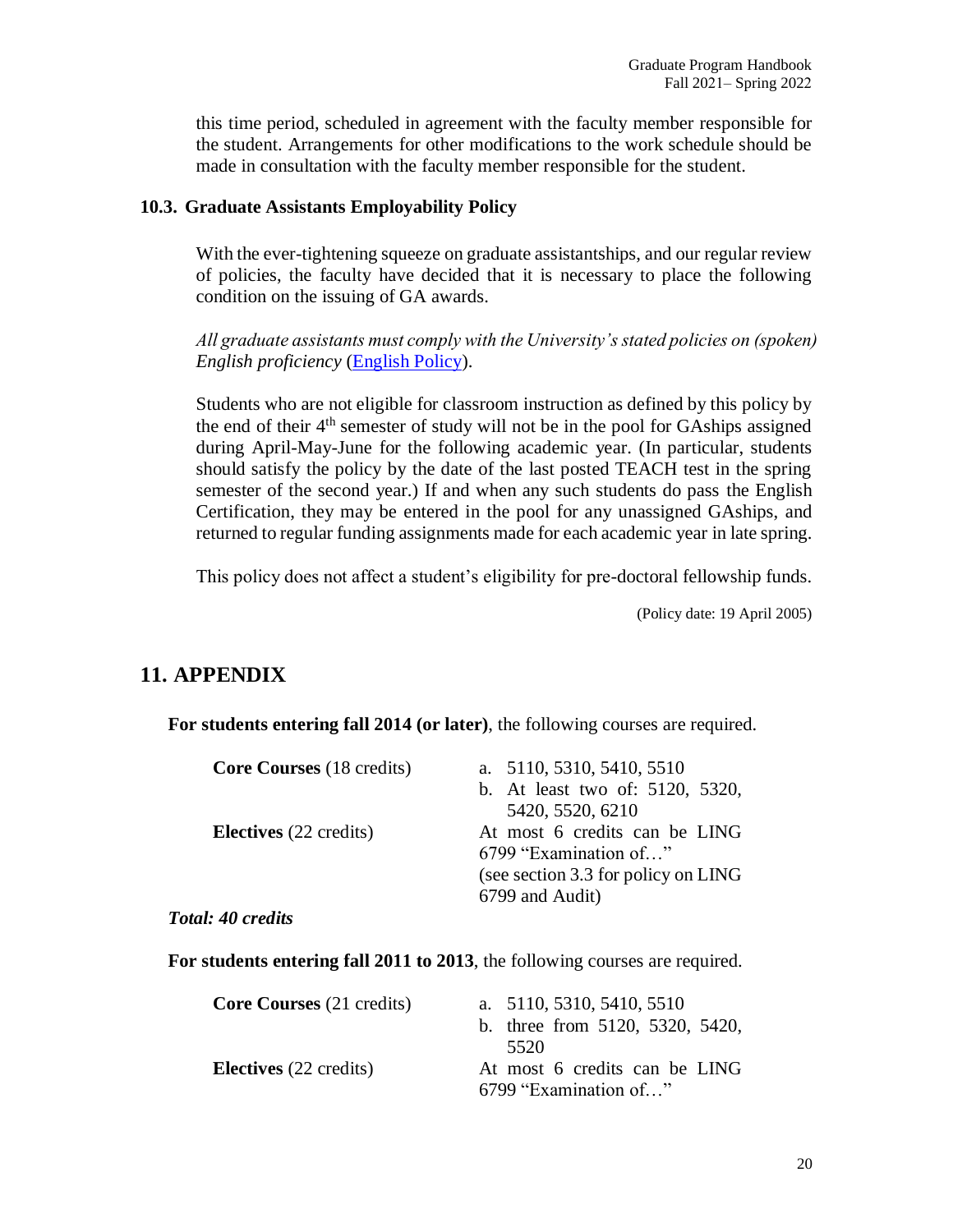(see section on LING 6799 for additional details)

### *Total: 43 credits*

**For students entering fall 2007 to fall 2010**, the following courses are required.

| <b>Core Courses</b> (21 credits)     | a. 5110, 5310, 5410, 5510<br>b. three from 5120, 5320, 5420,<br>5520                                           |
|--------------------------------------|----------------------------------------------------------------------------------------------------------------|
| <b>Generals Workshop</b> (3 credits) | Two semesters of 6010<br>1 credit in spring of second year<br>2 credits in fall of third year                  |
| <b>Electives</b> (22 credits)        | At most 6 credits can be LING<br>6799 "Examination of"<br>(see section on LING 6799 for<br>additional details) |

*Total: 46 credits*

### **12. CHECKLIST FOR STUDENTS**

| Plan of study                           | Major Advisor selected<br><b>Advisory Committee selected</b><br>Form filled in<br><b>Signatures of Advisory Committee</b><br>Plan of Study submitted to program assistant                                           |
|-----------------------------------------|---------------------------------------------------------------------------------------------------------------------------------------------------------------------------------------------------------------------|
| LING $6799$ (if applicable):            | Form with appropriate title filed with program<br>assistant<br>Check LING 6799 policy                                                                                                                               |
| English Proficiency (if<br>applicable): | <b>TEACH</b> test passed<br>Notify DGS when passed                                                                                                                                                                  |
| <b>General Examinations:</b>            |                                                                                                                                                                                                                     |
| Paper #1:                               | Overseer and Topic chosen<br>Proposal submitted to faculty<br>Examination version of paper<br>Paper submitted to committee<br>+ one copy in office<br>Abstract submitted to faculty<br>Exam outcome reported to DGS |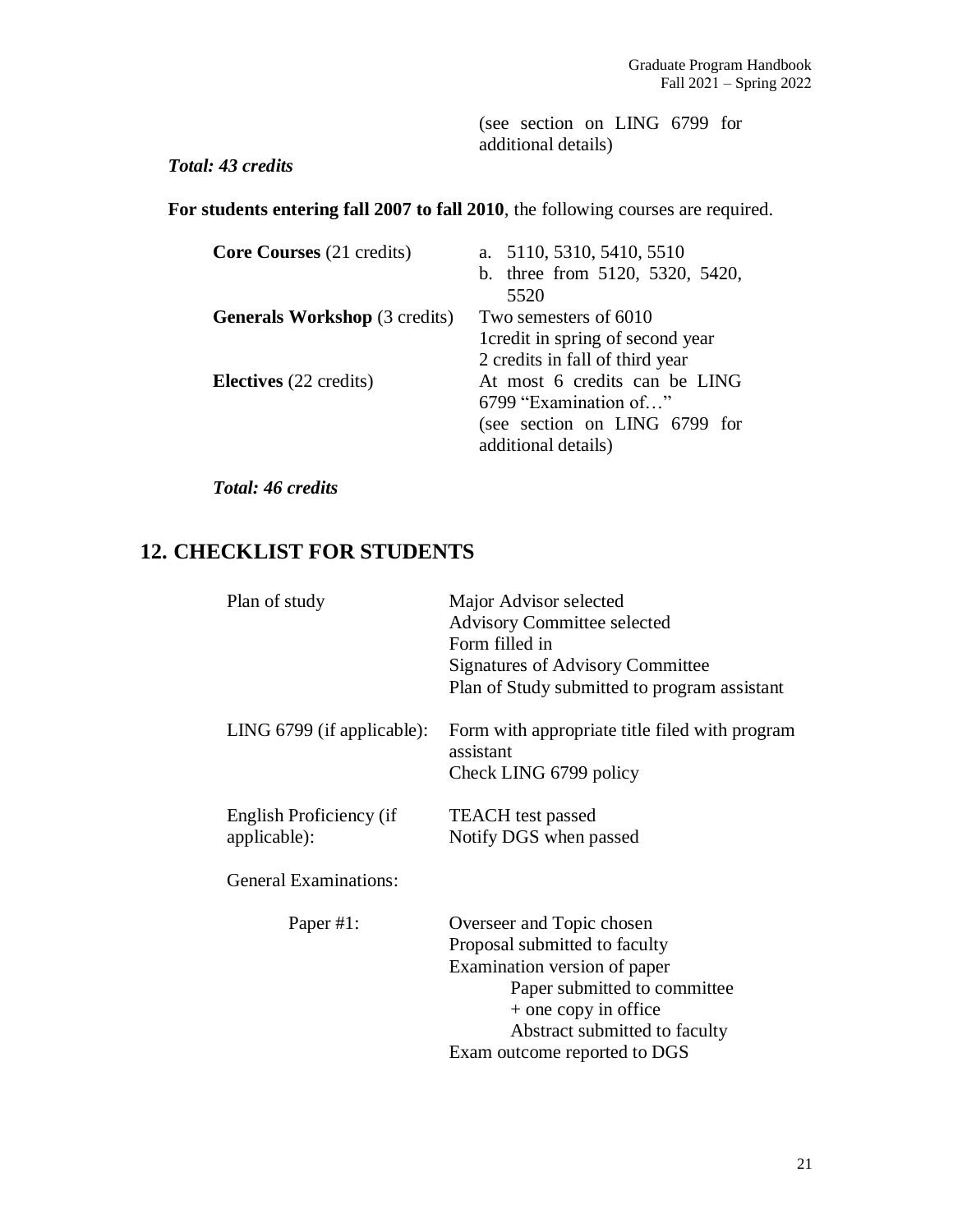|                                  | Revisions approved by overseer/committee<br>(memo from overseer to program assistant and<br>$DGS$ )<br>Final (revised, corrected) paper filled in main<br>office                                                                                                                                                                                                                           |
|----------------------------------|--------------------------------------------------------------------------------------------------------------------------------------------------------------------------------------------------------------------------------------------------------------------------------------------------------------------------------------------------------------------------------------------|
| Paper #2:                        | Overseer and Topic chosen<br>Proposal submitted to faculty<br>Examination version of paper<br>Paper submitted to committee<br>+ one copy in office<br>Abstract submitted to faculty<br>Exam outcome reported to DGS<br>approved by overseer/committee<br>Revisions<br>(memo from overseer to program assistant and<br>$DGS$ )<br>Final (revised, corrected) paper filled in main<br>office |
| After second<br>paper completed: | Form<br>'report<br>outcome<br>of general<br>on<br>examination' completed, signed and filed                                                                                                                                                                                                                                                                                                 |
| M.A.:                            | After completing 24 credits and the general<br>examination (both papers), a student may apply<br>to the department to receive an M.A. degree in<br>the course of continuing his/her Ph.D. studies                                                                                                                                                                                          |
| Prospectus:                      | Approval by advisory committee<br>Submitted for review by 2 additional faculty<br>members:<br>A. to department head, for written review<br>B. presentation scheduled for oral review<br>After approval by review (and revisions, if<br>any)<br>Submitted to Graduate Faculty (via<br>Department Head)                                                                                      |

Completion of dissertation prospectus confers eligibility for Dissertation Fellowships from the Research Foundation. Application deadlines: November and June (twice-yearly).